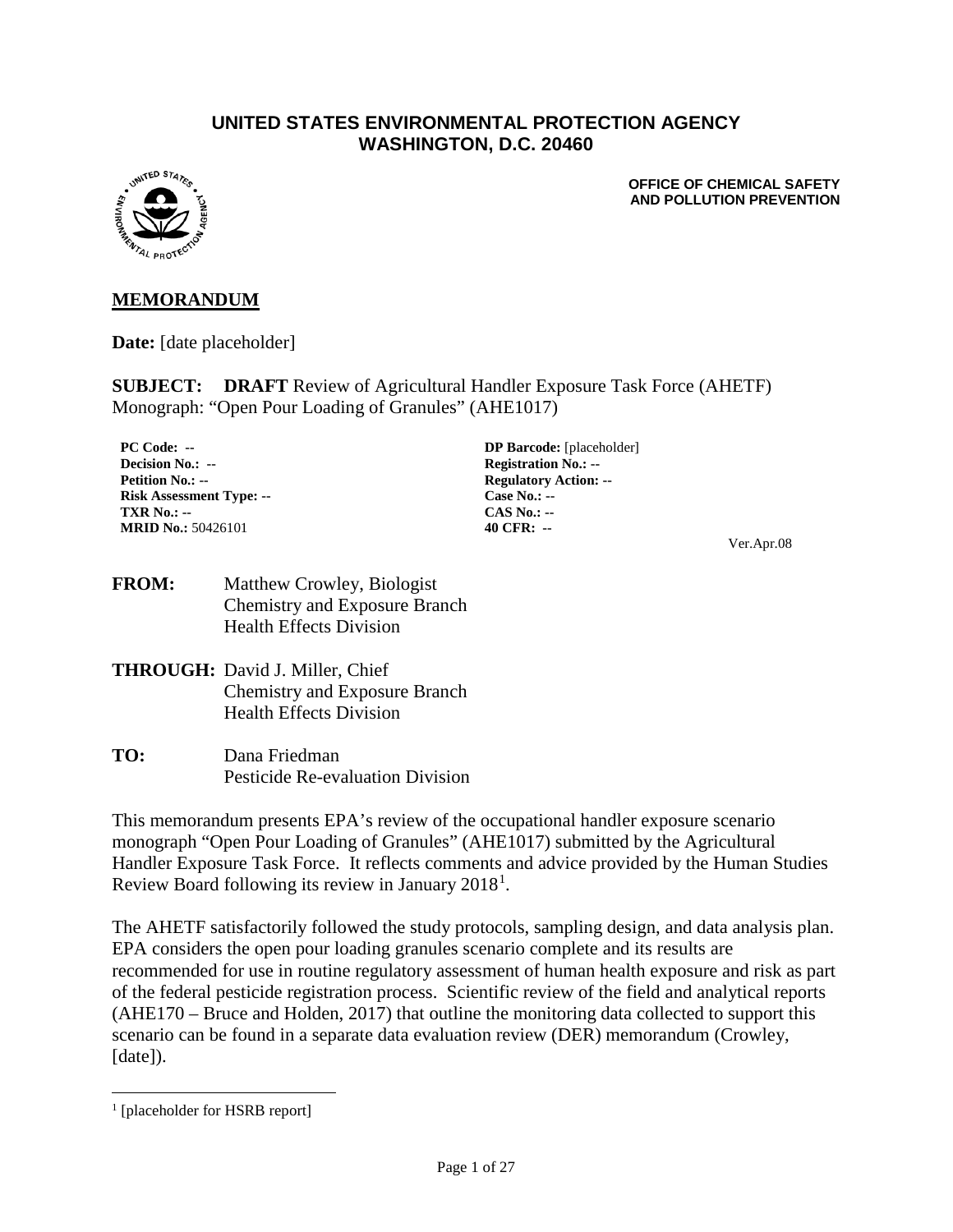#### **1.0 Executive Summary**

This document represents the Health Effects Division (HED) review of the Agricultural Handler Exposure Task Force (AHETF) Study AHE1017: Open Pour Loading of Granules Scenario Monograph (Bruce and Holden, 2017). The submission compiles and statistically analyzes dermal and inhalation monitoring for workers who manually open and lift granule pesticide bags/packages and pour them into equipment typically used for agricultural applications. The AHETF study AHE170 (Bruce, 2017) provides the exposure monitoring field and analytical results, including laboratory analyses; details can be found in both the submitted study report and corresponding EPA review (Crowley, [date]).

Overall, the AHETF adequately followed the general study design outlined in the AHETF Governing Document (AHETF, 2008 and 2010) and scenario sampling and data analysis protocol (AHETF, 2014). AHETF efforts represented a well-designed, concerted process to collect reliable, internally-consistent, and contemporary exposure data in a way that takes advantage of and incorporates a more robust statistical design, better analytical methods, and improved data handling techniques. The AHETF data and associated unit exposures are considered superior to the existing data used to assess exposure and risk for this scenario.<sup>[2](#page-1-0)</sup> The data are considered the most reliable data for assessing exposure and risk to individuals open pouring granule pesticides<sup>[3](#page-1-1)</sup> while wearing the following personal protective equipment (PPE): long-sleeved shirts, long pants, shoes, socks, chemical-resistant gloves, and no respirator<sup>[4](#page-1-2)</sup>. Importantly, the data represents exposure during loading only – it does not represent exposure during the application of granule pesticides.

The primary quantitative objective was for dermal exposure results (normalized to the amount of active ingredient handled) to be accurate within 3-fold at the geometric mean, arithmetic mean and 95<sup>th</sup> percentile. This objective was met: both AHETF-proposed results and EPA-revised results<sup>[5](#page-1-3)</sup> have accuracy of 3-fold or less at the arithmetic mean and  $95<sup>th</sup>$  percentile. The secondary objective to evaluate proportionality versus independence between dermal exposure and the amount of active ingredient handled – a key assumption in the use of exposure data as "unit exposures" – with 80% statistical power was also met.

Additionally, all estimates of the slope of log dermal exposure-log amount of active ingredient handled (AaiH) regression were approximately 0.7 with confidence intervals including 1 but not zero, demonstrating the data is more consistent with a proportional relationship than an independent one. Thus, for this scenario, HED will continue to use the exposure data normalized by the amount of active ingredient as a default condition for regulatory exposure assessment purposes.

<span id="page-1-0"></span> <sup>2</sup> Pesticide Handlers Exposure Database (PHED) Scenario 2. Granular: Open Mixing

<span id="page-1-1"></span><sup>&</sup>lt;sup>3</sup> The data are not applicable to volatile chemicals (e.g., fumigants).

<span id="page-1-2"></span><sup>4</sup> Adjustments to this dataset would be required to represent alternative personal protective equipment (e.g., applying a protection factor to represent exposure when using a respirator or additional protective clothing). These types of adjustments would be used in risk assessments as appropriate, given the availability of reliable factors, and are not addressed in this review.

<span id="page-1-3"></span><sup>&</sup>lt;sup>5</sup> EPA revisions to the AHETF submission include adjustment for the potential inefficiency of the hand wash and face/neck wipe sampling methodologies as well as an alternative data imputation method for missing hand wash samples for workers M1 and M2.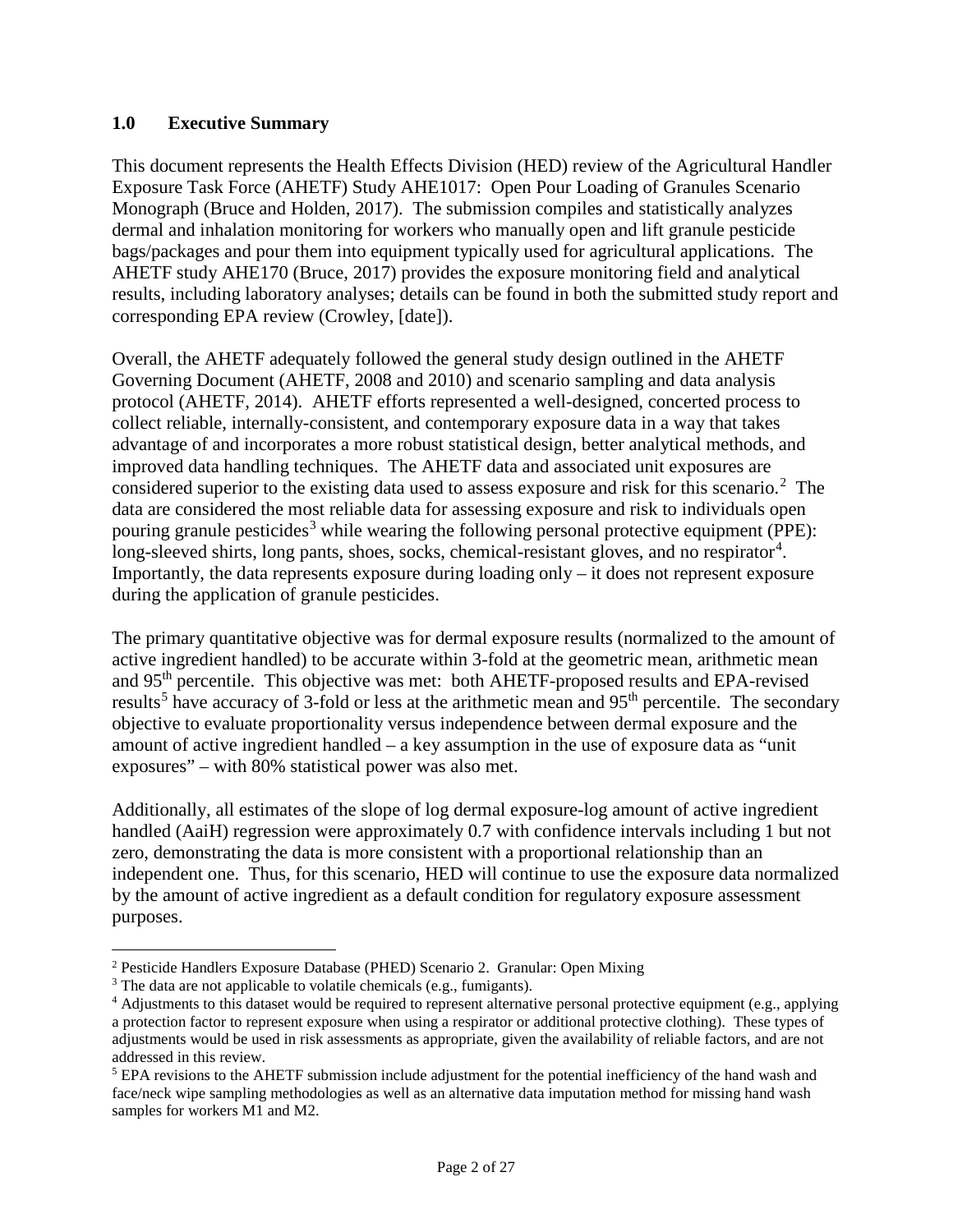Revisions by EPA include an adjustment for potential inefficiencies of the hand wash and face/neck wipe residue collection methodologies and an alternative data imputation approach for missing hand wash samples for workers M1 and M2. Compared with the AHETF submission, statistical benchmark analyses were not significantly changed by EPA's revisions, however they result in slightly larger estimates of exposure statistics (i.e., means and percentiles) than those calculated by the AHETF. Section 3.3 discusses this in more detail.

Select summary statistics for this scenario are presented in Table 1 below, as well as, for comparison, the value previously used (PHED Scenario 2. Granular: Open Mixing) to assess pesticide human health exposure/risk for open pour loading of granule pesticides.

| Table 1. Unit Exposures (µg/lb ai handled): Open Pour Loading Granules |                         |                                |                                    |                                          |  |  |  |
|------------------------------------------------------------------------|-------------------------|--------------------------------|------------------------------------|------------------------------------------|--|--|--|
|                                                                        | <b>PHED Scenario #2</b> | <b>AHETF</b> Data <sup>b</sup> |                                    |                                          |  |  |  |
| <b>Exposure Route</b> <sup>a</sup>                                     | "Best fit"              | <b>Geometric Mean</b>          | <b>Arithmetic Mean<sup>e</sup></b> | 95 <sup>th</sup> Percentile <sup>f</sup> |  |  |  |
| $Dermal^{c,d}$                                                         | 6.9                     | 3.88                           | 8.23                               | 29.2                                     |  |  |  |
| Inhalation                                                             |                         | 0.629                          | 0.825                              |                                          |  |  |  |

<sup>a</sup> Exposure values represent long sleeve shirt, pants, shoes/socks, chemical-resistant gloves, and no respirator. b Per current EPA policy, dermal unit exposures reflect 2X adjustment of hand and face/neck measurements to address potential inefficiencies in those exposure monitoring methods since the average percent contribution to total dermal exposure by the hands, face, and neck is greater than 20% (see Section 3.2).

<sup>c</sup> Statistics are estimated using a variance component model accounting for correlation between measurements conducted within the same field study (i.e., measurements collected during the same time and at the same location). Additional model estimates (e.g., empirical and simple random sample assumptions) are described in Section 3.3.1.

<sup>d</sup> Reflects imputation of missing hand wash samples for workers M1 and M2. Since the amount of active ingredient handled for each missing hand wash sample was known, imputation was performed using the across-<br>all-worker average AaiH-normalized hand exposure. See Section 3.2.2.

 $\text{F}$  Arithmetic Mean (AM) = GM  $\text{*}$  exp{0.5 $\text{*}$ [(lnGSD)^2]}

 $f$  95<sup>th</sup> percentile = GM  $*$  GSD^1.645

### **2.0 Background**

The following provides background on the AHETF objectives and review by the Human Studies Review Board (HSRB).

## **2.1 AHETF Objectives**

The AHETF is developing a database (Agricultural Handlers Exposure Database or AHED) which can be used to estimate worker exposures associated with major agricultural and nonagricultural handler scenarios. A scenario is defined as a pesticide handling task based on activity such as mixing/loading or application. Other factors such as formulation (e.g., liquids, granules, etc.) application equipment type (e.g., tractor-mounted boom sprayers, backpack sprayers, etc.) are also key criteria for defining some scenarios. AHETF-sponsored studies are typically designed to represent individuals wearing long-sleeved shirts, long pants, shoes, socks, chemical-resistant gloves as appropriate, and no respirators. In some cases, an engineering control (e.g., vehicles with enclosed cabs, closed mixing/loading systems) or additional personal protective equipment/clothing may also be a key element of the scenario.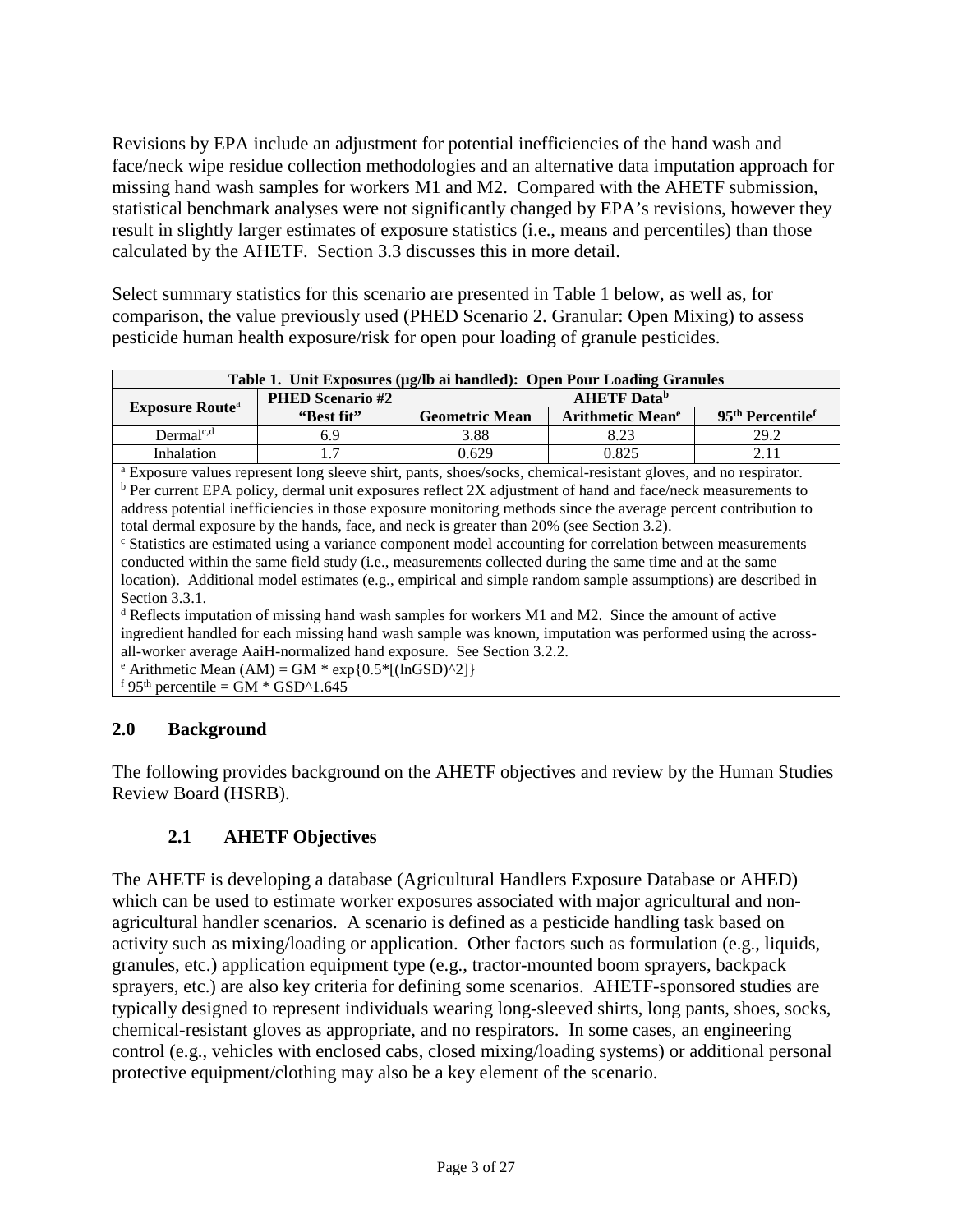AHETF studies use dosimetry methods intended to define pesticide handler dermal and inhalation exposures, attempting to represent the chemical exposure "deposited on or to-the-skin" or "in the breathing zone." For the purposes of pesticide handler exposure assessment, dermal and inhalation exposures are expressed as "unit exposures" – exposure per mass of pesticide handled. Mathematically, unit exposures are expressed as exposure normalized by the amount active ingredient handled (AaiH) by participants in scenario-specific exposure studies (e.g., mg exposure/lb ai handled). Scenario-specific unit exposures are then used generically to predict exposure for other chemical and/or application conditions such as different application rates.

Two major assumptions underlie the use of exposure data in this fashion. First, the expected external exposure is unrelated to the identity of the specific active ingredient in the pesticide formulation. That is, the physical characteristics of a scenario such as the pesticide formulation (e.g., formulation type – granule, liquid concentrate, dry flowable, etc.), packaging (e.g., in a bag or jug), or the equipment type used to apply the pesticide, influence exposure more than the specific pesticide active ingredient (Hackathorn and Eberhart, 1985). Thus, for example, exposure data for loading one chemical formulated as a granule can be used to estimate exposure during loading another chemical also formulated as a granule. Second, dermal and inhalation exposure are assumed proportional to the amount of active ingredient handled. In other words, if one doubles the amount of pesticide handled, exposure is assumed to double.

The AHETF approach for monitoring occupational handler exposure was based on criteria reviewed by EPA and presented to the Human Studies Review Board (HSRB) for determining when a scenario is considered complete and operative. Outlined in the AHETF Governing Document (AHETF, 2008 and 2010), the criteria can be briefly summarized as follows:

- The primary objective of the study design is to be 95% confident that key statistics of dermal exposure (normalized to the amount of active ingredient handled, i.e., dermal "unit exposures") are accurate to within 3-fold. Specifically, the upper and lower 95% confidence limits should be no more than 3-fold higher or lower than the estimates for each of the geometric mean, arithmetic mean, and 95<sup>th</sup> percentile dermal unit exposures. To meet this primary objective AHETF proposed an experimental design with a sufficient number of monitored individuals across a set of monitoring locations. Note that this "fold relative accuracy" (*f*RA) objective does not apply to normalized inhalation exposure, though estimates are provided for reference.
- The secondary objective is the ability to evaluate the assumption of proportionality between dermal exposure and amount of active ingredient handled (AaiH) in order to inform use of the AHETF data generically across application conditions. To meet this objective, the AHETF proposed a log-log regression test to distinguish complete proportionality (slope  $= 1$ ) from complete independence (slope  $= 0$ ), with 80% statistical power, achieved when the width of the 95<sup>th</sup> confidence interval of the regression slope is 1.4 or less. Note, again, that this objective does not apply to normalized inhalation exposure; however the tests are performed for informational purposes.

To simultaneously achieve both the primary and secondary objectives described above and maximize logistical/cost efficiently while minimizing the number of participating workers, the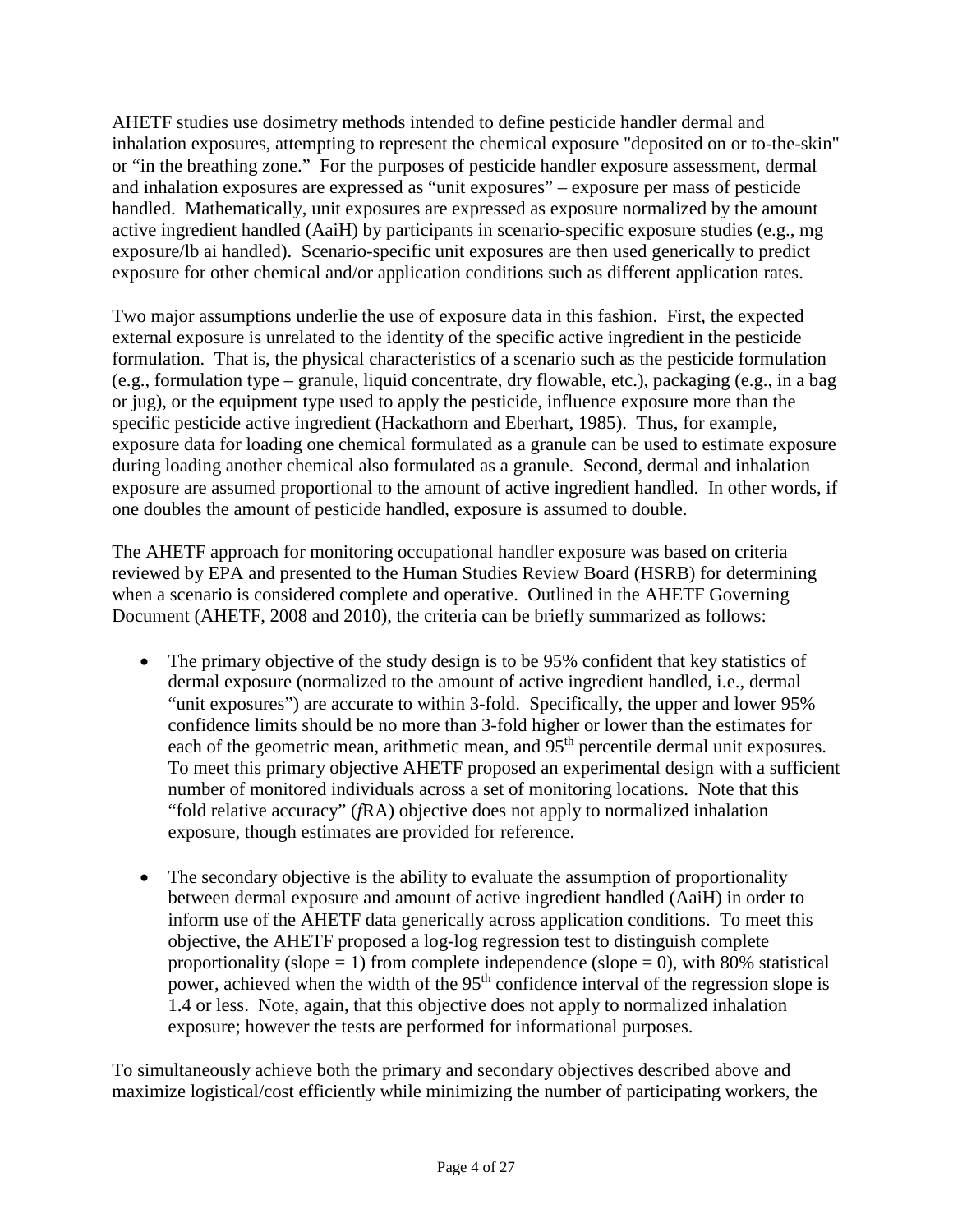AHETF developed a study design employing a 'cluster' strategy. A cluster, from a sample size perspective, is defined as a set of workers monitored in spatial and temporal proximity. For AHETF purposes, clusters are generally defined by a few contiguous counties in a given state. Importantly, in terms of a sampling strategy, there is assumed to be some level of correlation within clusters. So, while cluster sampling is logistically more efficient and cost effective, correlation may result in the need to conduct monitoring for more workers overall than if cluster sampling were not employed.

Though other configurations may also satisfy study objectives, for most handler scenarios the optimal configuration for the AHETF is 5 regional clusters each consisting of 5 participants. The 25 total participants, together with the conditions under which the worker handles the active ingredient, are referred to as monitoring units (MUs). Within each cluster, the AHETF partitions the practical AaiH range handled by the participants in each cluster appropriate to a given scenario. In general, the strata of AaiH for any given scenario is commensurate with typical commercial production agriculture and EPA handler risk assessments with respect to amount of area that could be treated or amount of dilute solution that could be sprayed in a work day.

## **2.2 2014 HSRB Protocol Review and Comments**

The ability of the EPA to use the AHETF open pour loading granules exposure monitoring data to support regulatory decisions is contingent upon compliance with the final regulation establishing requirements for the protection of subjects in human research (40 CFR Part 26), including review by the Human Studies Review Board<sup>[6](#page-4-0)</sup>.

The protocol and sampling plan for this exposure data and scenario (AHETF, 2014) was presented to the HSRB in November 2014. The meeting report (HSRB, 2015) stated that the proposed approach would likely generate reliable data for assessing exposure for workers open pouring granule pesticides if performed as described by the protocol and as recommended by the HSRB. However, various issues were raised.

The Board said:

"Some aspects of the study are commented on below; these provide opportunities to improve the design or identify points that should be considered by the Agency when interpreting and using the data." (page 8 of HSRB, 2015)

The following table outlines issues raised by the HSRB and how/whether the issue was addressed in the protocol or completed study. HSRB issues/comments are quoted directly or paraphrased from the 2015 meeting report with page numbers included for reference.

| Table 2. Summary of 2014 HSRB AHE170 Protocol Review  |                                                        |  |  |  |  |
|-------------------------------------------------------|--------------------------------------------------------|--|--|--|--|
| <b>HSRB</b> Comment                                   | <b>Study Outcome</b>                                   |  |  |  |  |
| Loss of the active ingredient via volatilization from | EPA believes that results of the field fortification   |  |  |  |  |
| the granule formulation during the workday is a       | sampling, where each exposure collection method/matrix |  |  |  |  |
| potential source of underestimation bias with         | is spiked with a known amount of the test chemical,    |  |  |  |  |

<span id="page-4-0"></span> <sup>6</sup> http://www2.epa.gov/programs-office-science-advisor-osa/human-studies-review-board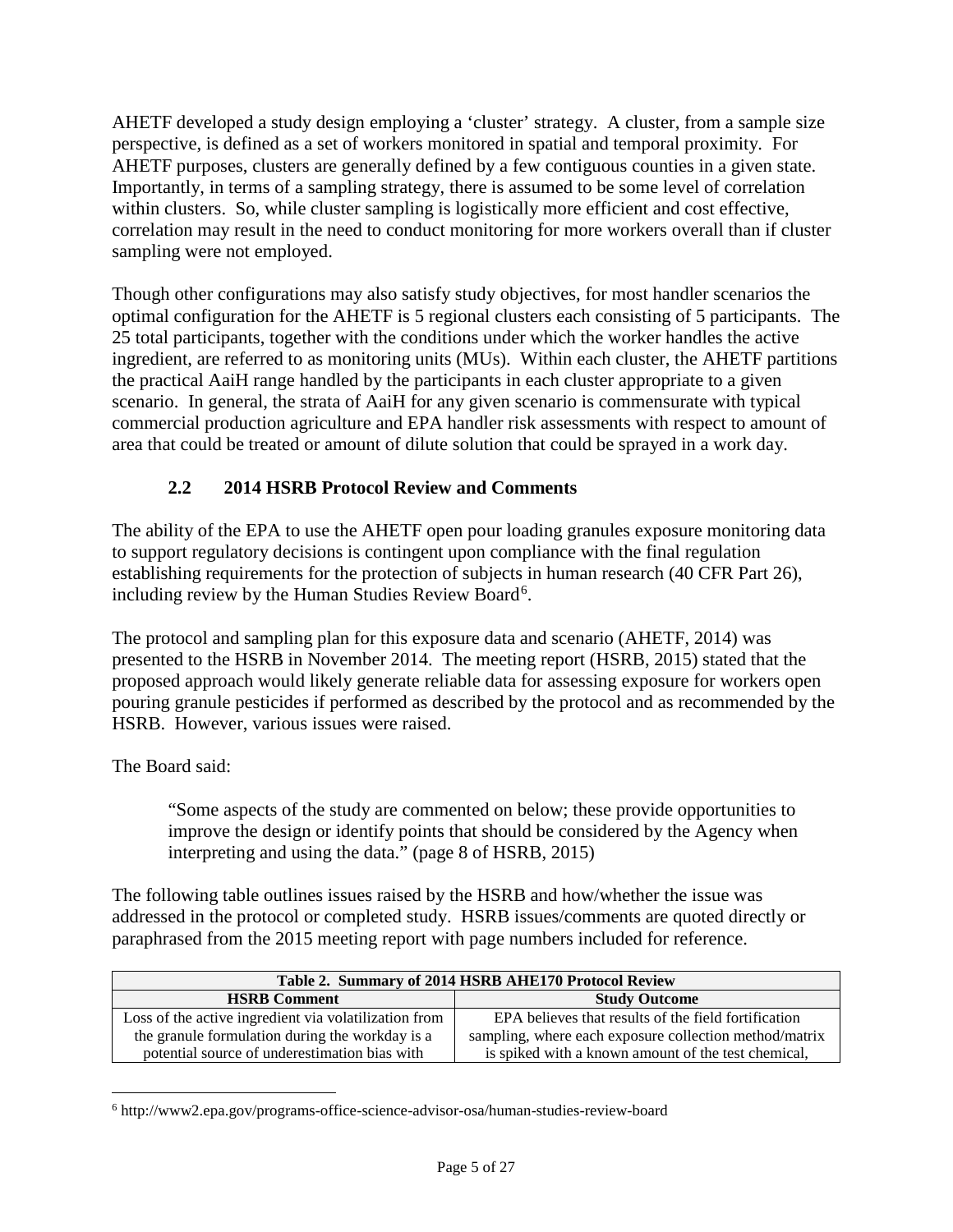| Table 2. Summary of 2014 HSRB AHE170 Protocol Review                                                |                                                                                                                    |  |  |  |
|-----------------------------------------------------------------------------------------------------|--------------------------------------------------------------------------------------------------------------------|--|--|--|
| <b>HSRB Comment</b>                                                                                 | <b>Study Outcome</b>                                                                                               |  |  |  |
| respect to using the exposure results (Issue 1, page<br>8-9 of HSRB, 2015).                         | adequately accounts for the HSRB's concern. Should a<br>field fortification show that only 80% of the known spiked |  |  |  |
|                                                                                                     | amount is recovered in a fortified WBD, hand rinse                                                                 |  |  |  |
|                                                                                                     | solution, etc., the actual field sample will be upward-                                                            |  |  |  |
|                                                                                                     | adjusted to reflect this "loss". Importantly, the fortified                                                        |  |  |  |
|                                                                                                     | samples are concurrently in the field under the same                                                               |  |  |  |
|                                                                                                     | conditions as the actual sampling matrices worn/used by                                                            |  |  |  |
|                                                                                                     | the participants.                                                                                                  |  |  |  |
|                                                                                                     | In theory the exposure matrices are intended to intercept                                                          |  |  |  |
|                                                                                                     | 100% of the product/chemical that otherwise would be                                                               |  |  |  |
|                                                                                                     | deposited on the skin or breathed in through the nose or                                                           |  |  |  |
|                                                                                                     | mouth. In actuality EPA accepts that 100% interception is                                                          |  |  |  |
|                                                                                                     | unlikely. However, the exposure methodologies (WBD,                                                                |  |  |  |
| Loss of the active ingredient via sorption into the                                                 | hand washes, face/neck wipes) represent the state of the                                                           |  |  |  |
| skin during the workday is a potential source of                                                    | science for this kind of research. The EPA expressed                                                               |  |  |  |
| underestimation bias with respect to using the                                                      | support for these methods during the 2007 FIFRA SAP                                                                |  |  |  |
| exposure results (Issues 1 and 2, page 8-9 of HSRB,                                                 | (Christian, 2007), including their comparability with                                                              |  |  |  |
| $2015$ ).                                                                                           | biomonitoring, with the Panel ultimately expressing                                                                |  |  |  |
|                                                                                                     | support for the methods. Furthermore, EPA has                                                                      |  |  |  |
|                                                                                                     | acknowledged this issue and developed an approach to                                                               |  |  |  |
|                                                                                                     | account for the potential inefficiencies related to the hand                                                       |  |  |  |
|                                                                                                     | rinses and face/wipe methods (see "MEA" elsewhere in<br>this review).                                              |  |  |  |
|                                                                                                     | Though the matrices/methodologies are intended to                                                                  |  |  |  |
|                                                                                                     | intercept workers' expected dermal exposure during the                                                             |  |  |  |
|                                                                                                     | study (meaning, in theory, a participant should actually                                                           |  |  |  |
|                                                                                                     | experience no exposure), to the extent there is any actual                                                         |  |  |  |
|                                                                                                     | exposure (and sorption through the skin) during the study,                                                         |  |  |  |
| To the extent there is sorption into the skin there are                                             | the risk estimates provided by the AHETF in the protocol                                                           |  |  |  |
| implications for the safety of the workers                                                          | - as required by the Human Studies rule - are based on                                                             |  |  |  |
| participating in the study (Issues 1, 2, and 3, page                                                | EPA risk assessment methodologies, if not directly quoted                                                          |  |  |  |
| 8-9 of HSRB, 2015).                                                                                 | from EPA risk assessments. Importantly these risk                                                                  |  |  |  |
|                                                                                                     | estimates account for dermal absorption, based on studies                                                          |  |  |  |
|                                                                                                     | EPA has reviewed and found acceptable for use in risk                                                              |  |  |  |
|                                                                                                     | assessment. As such EPA does not believe that there are                                                            |  |  |  |
|                                                                                                     | safety concerns related to exposure to the active                                                                  |  |  |  |
|                                                                                                     | ingredients as a result of participating in the research.                                                          |  |  |  |
| The protocol provides for use of new gloves for                                                     | While the HSRB is correct to note that use of fresh gloves                                                         |  |  |  |
| each worker, which avoids exposure to residues in                                                   | introduces a level of uncertainty with respect to the                                                              |  |  |  |
| gloves from activities unrelated to the study but is                                                | representativeness of the ultimate exposure results,                                                               |  |  |  |
| non-conservative in that gloves can be                                                              | contamination of the exposure sampling from pre-existing                                                           |  |  |  |
| contaminated under normal working conditions and                                                    | chemicals present on workers' gloves is a legitimate                                                               |  |  |  |
| worker are very unlikely to use fresh gloves every                                                  | consideration in terms of the sample integrity in this                                                             |  |  |  |
| day (Issue 2, page 9, HSRB, 2015).                                                                  | research.                                                                                                          |  |  |  |
| Although the Board felt the proposed approach was                                                   |                                                                                                                    |  |  |  |
| acceptable given practical constraints, it<br>recommends that, if feasible, some form of            |                                                                                                                    |  |  |  |
|                                                                                                     | The AHETF thoroughly documented the recruitment                                                                    |  |  |  |
| classification system be developed that would                                                       | process which likely can be used to address this concern.                                                          |  |  |  |
| identify the mechanism by which each MU was<br>recruited and in particular would identify those, if | In some cases, random sampling from Master lists were                                                              |  |  |  |
| any, that might need to be recruited by "traditional                                                | used as well as randomization within lists prior to contact                                                        |  |  |  |
| recruitment" in order to provide an after-the-fact                                                  | attempts.                                                                                                          |  |  |  |
| (future) indicator of the randomness of the MU                                                      |                                                                                                                    |  |  |  |
| selection process (Item 4, page 10 of HSRB, 2015).                                                  |                                                                                                                    |  |  |  |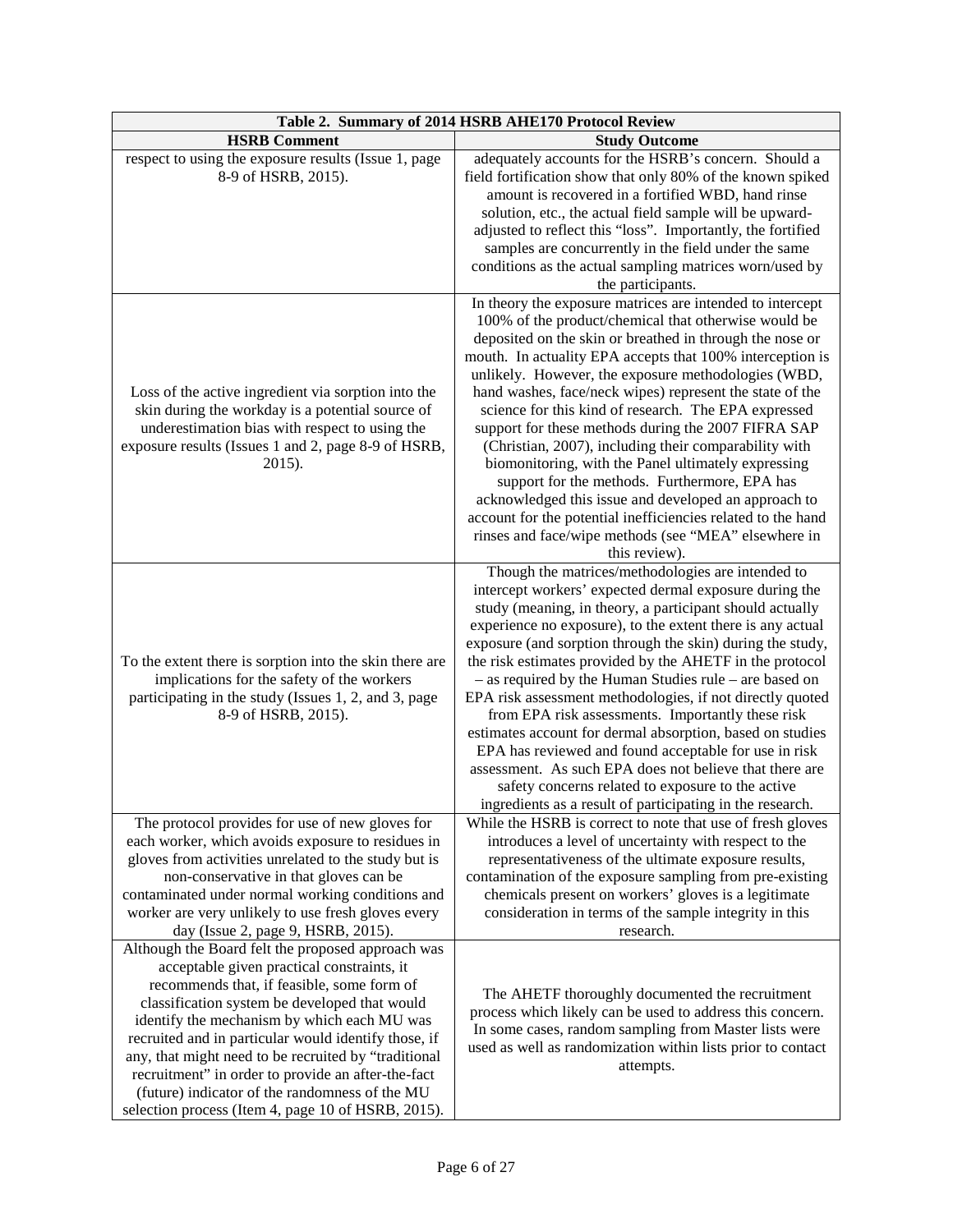| Table 2. Summary of 2014 HSRB AHE170 Protocol Review     |                                                                |  |  |  |  |
|----------------------------------------------------------|----------------------------------------------------------------|--|--|--|--|
| <b>HSRB Comment</b>                                      | <b>Study Outcome</b>                                           |  |  |  |  |
|                                                          | It is true that the research is designed to avoid $-$ with the |  |  |  |  |
| Since the goal is to have each MU in an area have a      | protocol explicitly restricting – repeat exposures using the   |  |  |  |  |
| different AaiH level, with three MUs and three           | same person. This is a trade-off in terms of costs of the      |  |  |  |  |
| AaiH levels, it appears that there are no replications   | study and utility of the data. An ideal study where cost is    |  |  |  |  |
| of AaiH levels within an area. As a result, the          | of no concern would obtain measures of both inter- and         |  |  |  |  |
| variability among humans who would be exposed            | intra-person variability. However, given the choice, EPA       |  |  |  |  |
| to a particular scenario cannot be addressed using       | agrees with the AHETF that variability across the exposed      |  |  |  |  |
| only the information from this study. While              | population (inter-) is a better first-step than conducting     |  |  |  |  |
| statistical analyses are not the goal of this study, the | repeat exposures on the same person to obtain measures of      |  |  |  |  |
| information will surely be used in some way by           | intra-person variability. Having a good approximation of       |  |  |  |  |
| someone for that purpose eventually. Lack of             | the inter-person variability provides an upper                 |  |  |  |  |
| replication of the human variability would make it       | bound/extreme measure of the intra-person variability,         |  |  |  |  |
| difficult or likely impossible for any user of the       | which can then be reasonably modeled/simulated from            |  |  |  |  |
| database to conduct further statistical analyses         | there. Conversely, modeling inter-person variability from      |  |  |  |  |
| (Item 4, page 10 of HSRB, 2015).                         | a dataset more focused on intra-person variability is a        |  |  |  |  |
|                                                          | difficult and more uncertain exercise.                         |  |  |  |  |

# **2.3 2018 HSRB Review and Comments**

Along with study protocols, completed studies involving human participants are potentially subject to review by the HSRB to ensure satisfactory adherence to the study protocol and compliance with applicable statutes. The completed study (AHE170) monitoring open pour loading of granules that is the source of information for this monograph was reviewed by the HSRB in January 2018.

[placeholder for additional summary of 2018 HSRB review of the completed study]

## **3.0 Exposure Study Conduct and Monitoring Results**

Field monitoring and analytical results, as well as protocol amendments and deviations, were reported in AHE170 and reviewed by EPA (Crowley, [date]). No existing studies were deemed acceptable by the AHETF, thus AHE170 was designed to supplant previously used data. Additionally, no protocol amendments or deviations were considered to adversely affect the study results.

The following sections summarize the conduct of AHE170, the exposure monitoring results and the scenario benchmark statistical analyses presented in the AHETF scenario monograph (Bruce and Holden, 2017).

## **3.1 Exposure Study Design and Characteristics**

This scenario is defined as manually opening, lifting, and pouring granule pesticide products into in typical agricultural pesticide application equipment while wearing a long-sleeved shirt, long pants, shoes, socks, chemical-resistant gloves, and no respirator. Workers who load granule pesticides using more automated (non-manual) systems such as mini-bulk containers or super sacks were not monitored in this study (Attachment 3 provides example pictures of those systems).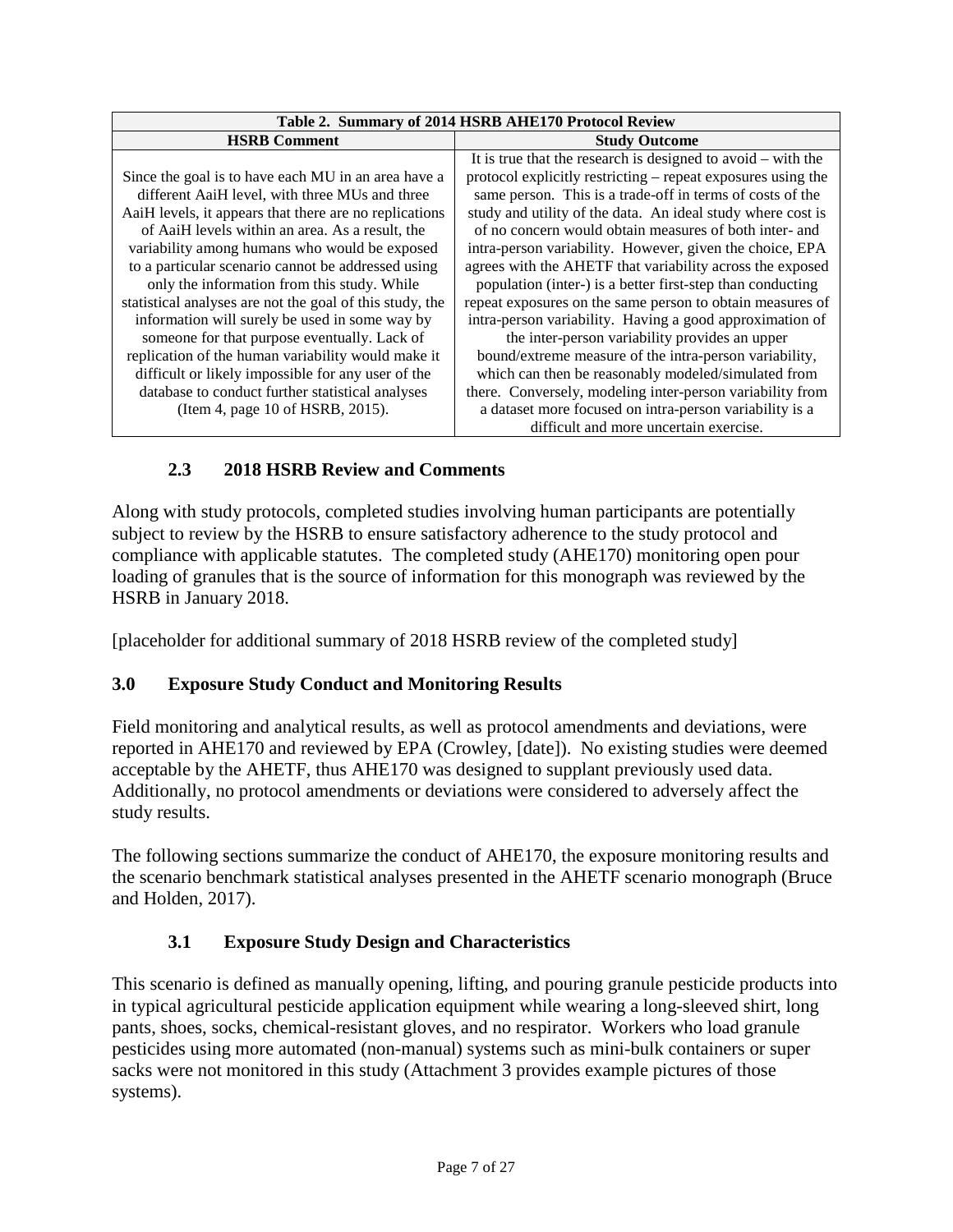Granules are a particular kind of formulation considered by EPA to include products composed of a high percentage (generally greater than 90%) of granular inert carrier(s) (e.g., corn cobs, clay, limestone, sand, food) and a minimal amount of sticker/binder (generally 5% or less of the formulation). The AHETF adds (AHE1017, p 17):

Granular formulations differ from dust formulations (which are also applied as a solid) in that the active ingredient (AI) is sorbed onto larger particles. Granule-sized products generally pass through 4-mesh sieves and are retained on 80-mesh sieves. Granules are applied dry and are typically used for in-furrow applications where a metered and controlled application is required, for post-emergence soil applications where their weight allows them to pass through foliage to the ground, and for situations where a larger particle size is necessary for controlled product placement or decreased drift potential. In addition, there is generally a reduced inhalation hazard compared to dust formulations.

Some granular formulations do not fit the descriptions above but are specifically formulated or 'engineered' to achieve some objective. One common reason products are engineered is to reduce dustiness, which further reduces exposure potential. Polymers and Biodac® are examples of carriers used in engineered formulations. However, AHETF believes none of the products used in this study were engineered for special traits such as slow release or reduced dust.

The figures below (from AHE1017 Appendix F; Bruce and Holden, 2017) depict examples of activities for which the exposure data are applicable.



### **Figure 1: Loading Granules (from abdomen height; worker ID M1)**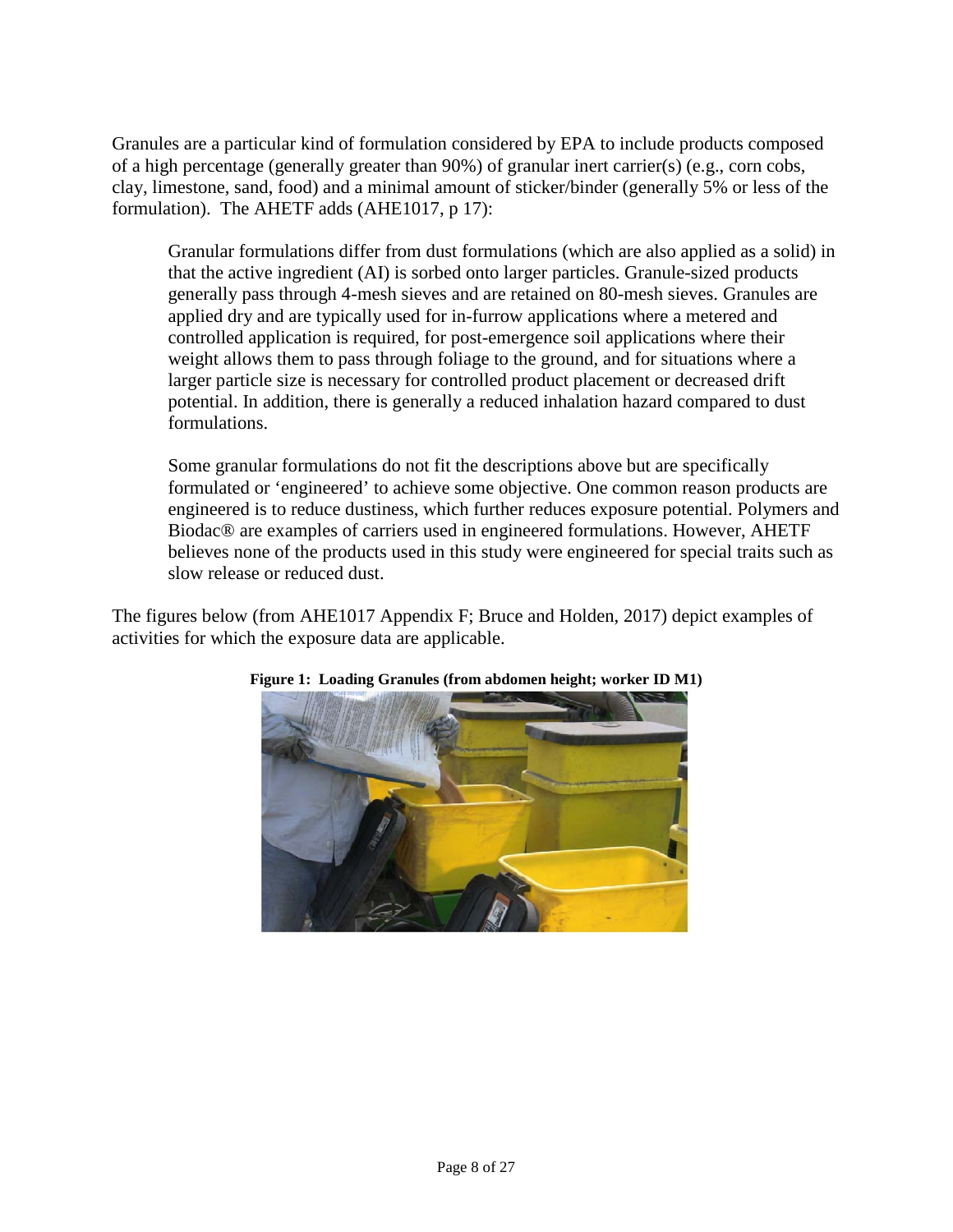



In order to capture the expected range of exposures with a relatively small sample, the monitoring plan/protocol for AHE170 (AHETF, 2014) outlined a strategy to target a diverse set of conditions in terms of geographic areas, types of equipment tanks/containers types, workers, and other potential exposure factors. At the same time, recruiting procedures were developed to minimize bias in the selection of employers and subjects. As described in detail in the study, there were three recruitment phases. The phases involved winnowing down the initial universe list of employers in the monitoring area who may use granule pesticides through processes to identify subsequent lists of "qualified employers" and then "potentially eligible" employers. After confirming eligibility, AHETF scheduled and conducted monitoring of workers. Randomization in the process included creation of a Master Employer List (MEL) – typically about 1,500 names – via sampling from the Employer Universe List (EUL) as well as randomization of the Qualified Employer List (QEL) from which to contact during Phase 2 recruitment. However, in no instance was there an opportunity to randomly select the 3 or 4 workers for a given monitoring area. Non-response (i.e., inability to contact, interview refusals) was approximately 75% across the monitoring areas and still others contacted were deemed not qualified because they didn't use granular pesticides.

The sampling plan for this scenario (AHETF, 2014) outlined a '7x3' design – monitoring of a total of 21 different workers, 3 workers in each of 7 separate 'clusters' or monitoring areas – that the protocol demonstrated would simultaneously be cost-effective and satisfy benchmark data analysis objectives. In actuality, this cost-effective approach was not completely achieved. Though 7 distinct geographical locations were monitored, the temporal differences resulted in an equivalent (and less cost-effective) configuration of 8 clusters. Additionally, 4 workers (instead of 3) were monitored in each of two monitoring areas. This slight change to the data configuration (outlined in protocol amendment 4) was largely due to recruitment difficulties related to significant rainfall in the northeast U.S in the 2016 spring planting season.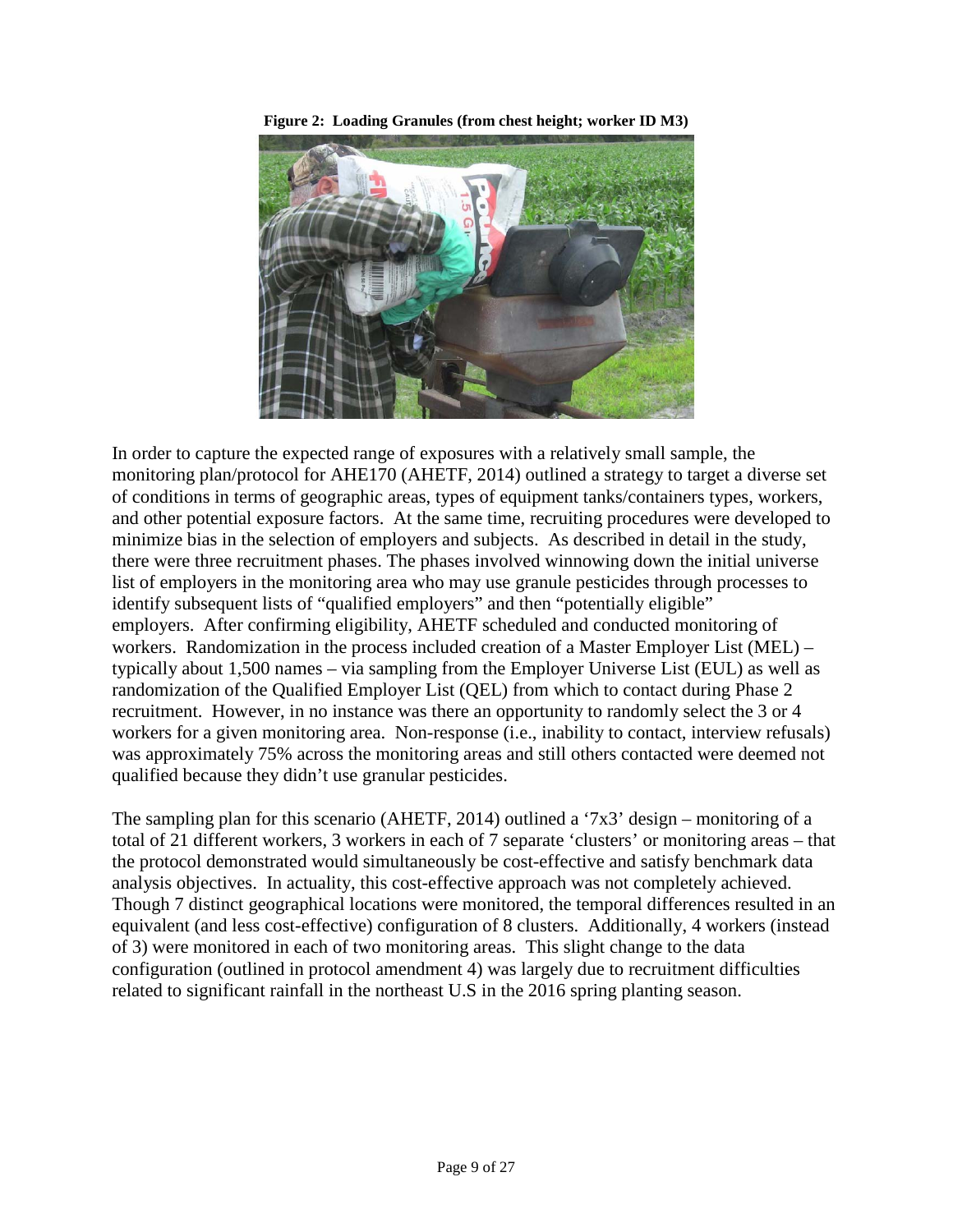Thus, the final dataset consisted of 21 separate workers<sup>[7](#page-9-0)</sup> monitored loading granule pesticide products in 9 U.S. states (Iowa, Florida, Georgia, Nebraska, South Dakota, Pennsylvania, North Carolina, Indiana, and Minnesota) from 2015-2016. Instead of the intended 7 "clusters", the 21 monitored workers ultimately comprised 8 distinct "clusters", when considering spatial proximity as well as a temporal proximity.

As monitoring was conducted across 15 months and 9 different U.S. states, both spatial and temporal diversity is represented in the sample. Per protocol, no worker was monitored twice (no "repeat measures") and, to reduce any potential similarities related to training, all workers were employed by different farms/employers. Though the study protocol did not prescribe certain diversity in the pesticide application equipment, workers loaded granules into a variety of application equipment which also naturally diversified the height from which the loading occurred. The following summary table of loading characteristics was provided in the EPA review of AHE170:

| Table 3. AHE170 Loading Summary |                                |                        |                |                    |  |  |  |  |
|---------------------------------|--------------------------------|------------------------|----------------|--------------------|--|--|--|--|
| <b>Worker ID</b>                | <b>Relative Loading Height</b> | Equipment              | No. of hoppers | <b>Type of Bag</b> |  |  |  |  |
| M1                              | Abdomen                        | 12-Row Planter         | 12             | Paper              |  |  |  |  |
| M <sub>2</sub>                  | Chin                           | Twin-Row Planter       | 6              | Plastic            |  |  |  |  |
| M <sub>3</sub>                  | Chest                          | Drop Spreader          | 3              | Paper              |  |  |  |  |
| M <sub>4</sub>                  | Thigh                          | <b>Rotary Spreader</b> | 1              | Plastic            |  |  |  |  |
| M <sub>5</sub>                  | Waist                          | 12-Row Planter         | 12             | Paper              |  |  |  |  |
| M <sub>6</sub>                  | Waist                          | 12-Row Planter         | 12             | Plastic            |  |  |  |  |
| M <sub>7</sub>                  | Waist                          | 6-Row Planter          | 6              | Plastic            |  |  |  |  |
| M8                              | Chest                          | 6-Row Planter          | 6              | Plastic            |  |  |  |  |
| M <sub>9</sub>                  | Waist                          | 6-Row Planter          | 6              | Paper              |  |  |  |  |
| M10                             | <b>Upper Chest</b>             | <b>Rotary Spreader</b> | 1              | Paper              |  |  |  |  |
| M11                             | Face                           | Drop Spreader          | 6              | Plastic            |  |  |  |  |
| M12                             | Waist                          | 24-Row Planter         | 24             | Plastic            |  |  |  |  |
| M13                             | Waist                          | 12-Row Planter         | 12             | Plastic            |  |  |  |  |
| M14                             | Waist                          | 12-Row Planter         | 12             | Plastic            |  |  |  |  |
| M15                             | Waist                          | 6-Row Planter          | 6              | Plastic            |  |  |  |  |
| M16                             | Waist                          | 16-Row Planter         | 16             | Plastic            |  |  |  |  |
| M17                             | Waist                          | 16-Row Planter         | 16             | Plastic            |  |  |  |  |
| M18                             | Waist                          | 12-Row Planter         | 12             | Plastic            |  |  |  |  |
| M19                             | Waist                          | 8-Row Planter          | 8              | Plastic            |  |  |  |  |
| M20                             | Chest                          | 24-Row Planter         | 24             | Plastic            |  |  |  |  |
| M21                             | Waist                          | 12-Row Planter         | 12             | Plastic            |  |  |  |  |

Also, per protocol, the amount of active ingredient handled by the workers was diversified – mainly to accommodate the secondary (regression analysis) study objective – but also to potentially add indirect variability to the dataset. Within each monitoring areas the study design called for each of 3 workers to represent (or 'occupy') one of three AaiH strata (from 5 to 15 lbs or 15 to 150 lbs or 150 to 400 lbs), however this was only achieved in 2 of the monitoring areas as only two workers loaded between 150 to 400 lbs of active ingredient. Overall, workers (all males) loaded between 50 and 2,720 pounds of product over 3 to 6 separate loading events in 2

<span id="page-9-0"></span> $7$  Though two workers (M1 and M2) had incomplete dermal exposure samples – hand wash samples were broken and lost – reasonable data imputation allows for a total of 21 total dermal exposure results. Section 3.2.2 has more information.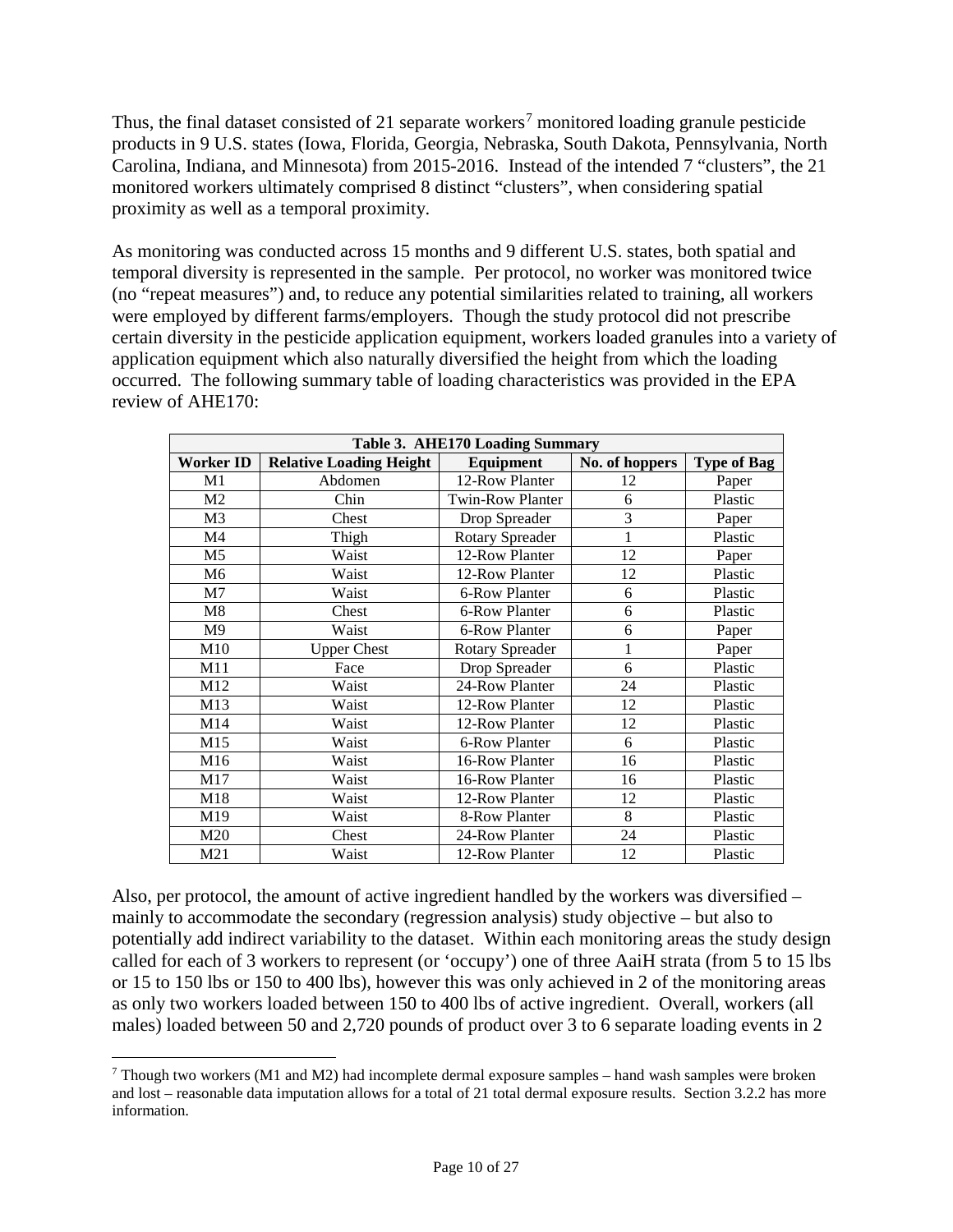to 8 hours, totaling a range of 6 to 175 lbs of active ingredient handled. Thus, ultimately the overall spread of amount of active ingredient handled was approximately 1 to 1.5 orders of magnitude, an adequate range both for enhancing diversity in the dataset and enabling regression analysis.

For more details on worker characteristics and other monitoring conditions, see the monograph submission (AHE1017), the AHE170 report submission and its corresponding EPA review (Crowley, [date]).

## **3.2 Exposure Monitoring and Calculations**

This section briefly describes how exposure was measured, the final dermal and inhalation exposure results used in statistical analyses, and how those results were analyzed.

## **3.2.1 Monitoring Methods**

Dermal exposure was measured using 100% cotton "whole body dosimeters" (WBD) underneath normal work clothing (e.g., long-sleeved shirt, long pants, socks and shoes), hand rinses (collected at the end of the day and during restroom and lunch breaks), and face/neck wipes. Per AHETF goals, monitoring was conducted to represent exposure for workers wearing long-sleeve shirts, pants, shoes/socks, chemical-resistant gloves and no respiratory protection. In order to simulate total head exposure without any eye protection or use of respirators, face/neck wipe samples for those workers who did use eye protection and/or respirators were adjusted to extrapolate to portions of the head covered by protective eyewear and/or hair. Total dermal exposure was then calculated by summing exposure across all body parts for each individual monitored.

Additionally, as presented at a June 2007 HSRB meeting, to account for potential residue collection method inefficiencies<sup>[8](#page-10-0)</sup>, EPA follows the rules below to determine whether to adjust the hand and face/neck field study measurements:

- if measured exposures from hands, face and neck constitute less than 20% of total dermal exposure as an average across all workers, no action is required;
- if measured exposure from hands and face/neck constitutes between 20% and 60% of total dermal exposure, the measurements shall be adjusted upward by a factor of 2, or submission of a validation study to support the residue collection method;
- if measured exposure from hands and face/neck constitutes greater than 60% of total dermal exposure, a validation study demonstrating the efficiency of the residue collection methods is required.

<span id="page-10-0"></span> <sup>8</sup> The terminology used to describe this are "method efficiency adjusted" (MEA) or "method efficiency corrected" (MEC)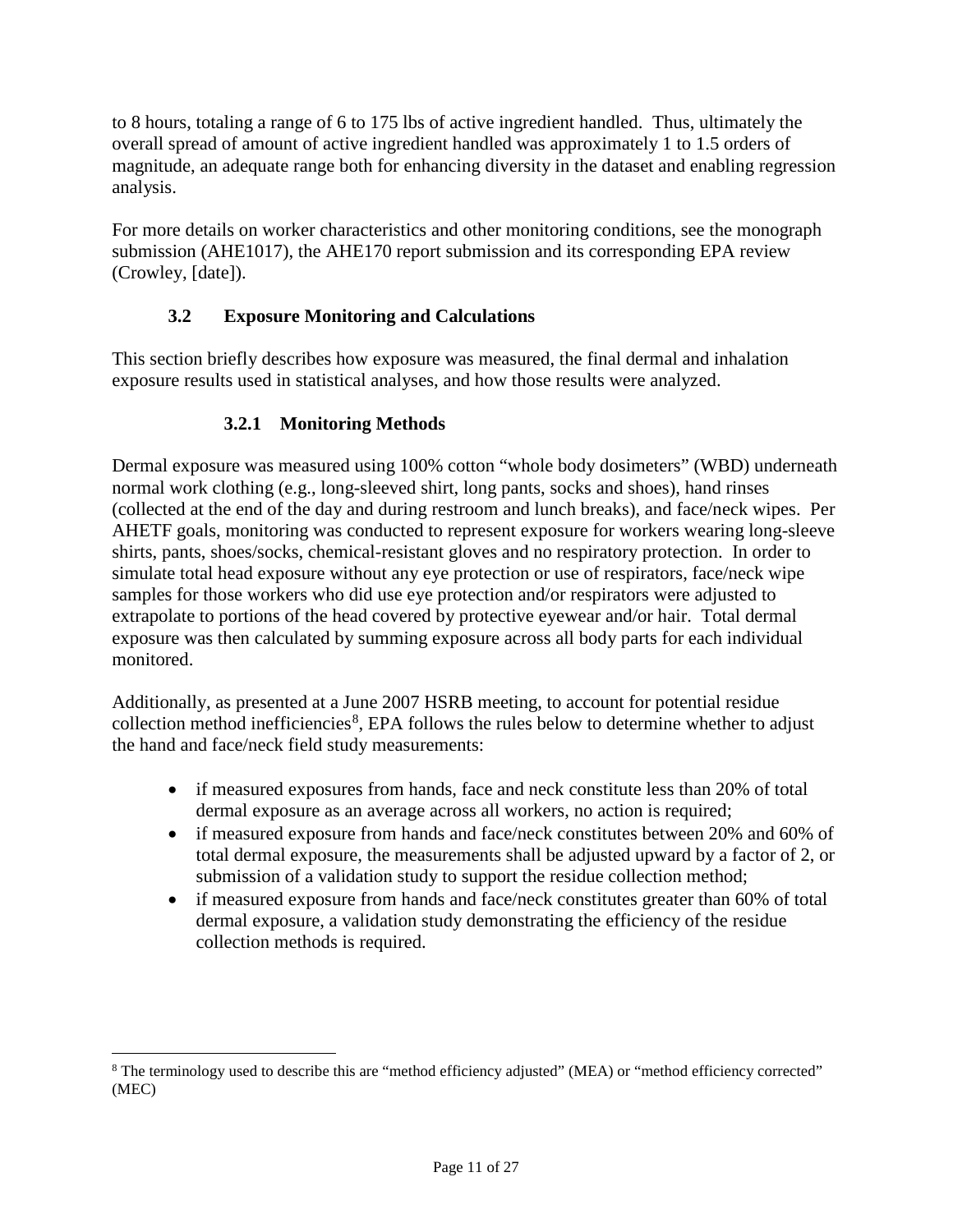For AHE170 the measurements fell in the second category – on average approximately 30% of total dermal exposure consisted of exposure to the hands and head $9$  – thus hand rinse and face/neck wipe measurements have been adjusted upward by a factor of 2 (i.e., multiplied by 2).

Inhalation exposure was measured using a personal air sampling pump and an OSHA Versatile Sampler (OVS) tube. The tube is attached to the worker's shirt collar to continuously sample air from the breathing zone. Total inhalation exposures were calculated by adjusting the measured air concentration (i.e., ug/L) using a breathing rate of 26.7 L/min representing moderate activities such as lifting heavy bags (NAFTA, 1998), and total work/monitoring time<sup>10</sup>.

### **3.2.2 Imputation of Lost Hand Wash Samples**

As previously mentioned and outlined in detail in the AHE170 study report, hand wash samples were broken and lost for workers M1 and M2 resulting in incomplete total dermal exposure results for each worker. The table below shows the missing samples for each worker as well as results for hand wash samples that were valid and analyzed.

| Worker                                                           | Table 4. Hand Wash Result $(\mu g)^1$ |             |           |                 |  |  |  |  |
|------------------------------------------------------------------|---------------------------------------|-------------|-----------|-----------------|--|--|--|--|
|                                                                  | Sample #1                             | Sample #2   | Sample #3 | Sample #4       |  |  |  |  |
| M1                                                               | broken/lost                           | broken/lost | 6.7       | broken/lost     |  |  |  |  |
| $(3/19/2015$ in FL)                                              |                                       |             |           |                 |  |  |  |  |
| M <sub>2</sub><br>$(3/21/2015$ in FL)                            | broken/lost                           | broken/lost | 13.6      | No sample taken |  |  |  |  |
| <sup>1</sup> Reflects adjustment by field fortification results. |                                       |             |           |                 |  |  |  |  |

In the monograph submission the AHETF presents analytical results when workers M1 and M2 are completely excluded due to their lack of total dermal exposure results (i.e., a dataset based on 19 workers instead of 21) as well as results when imputing the lost hand wash samples (i.e., a dataset based on all 21 workers). The AHETF states that since each worker had a single valid sample, imputation of the missing results is possible rather than completely excluding the dermal exposure results for these two workers. EPA agrees that imputing these missing values is preferable to excluding M1 and M2 from the dermal exposure dataset for this scenario. EPA supports imputation of the lost hand wash samples to avoid loss of otherwise valuable dermal exposure information; therefore, this review does not consider results based on only 19 workers.

The amount of active ingredient handled for each worker prior to their hand wash sampling can be determined from study AHE170; Attachment 1 summarizes this information. Because monitoring observations show that both M1 and M2 handled the same amount of active ingredient prior to each hand wash – worker M1 handled 22.1 lbs chlorpyrifos prior to each of his 4 hand washes and M2 handled 14.7 lbs chlorpyrifos before each of his 3 hand washes – the AHETF argues that a simple approach would be to assign the valid hand wash result to each of the missing samples, under the assumption that because M1 and M2 each handled the same amount of active ingredient prior to each of their hand wash samples (including prior to the

<span id="page-11-0"></span> <sup>9</sup> The contribution is approximately 30% regardless of the data imputations employed for missing M1 and M2 hand washes.

<span id="page-11-1"></span><sup>&</sup>lt;sup>10</sup> Inhalation exposure (ug) = collected air residue (ug) x [breathing rate (L/min) ÷ average pump flow rate (L/min)]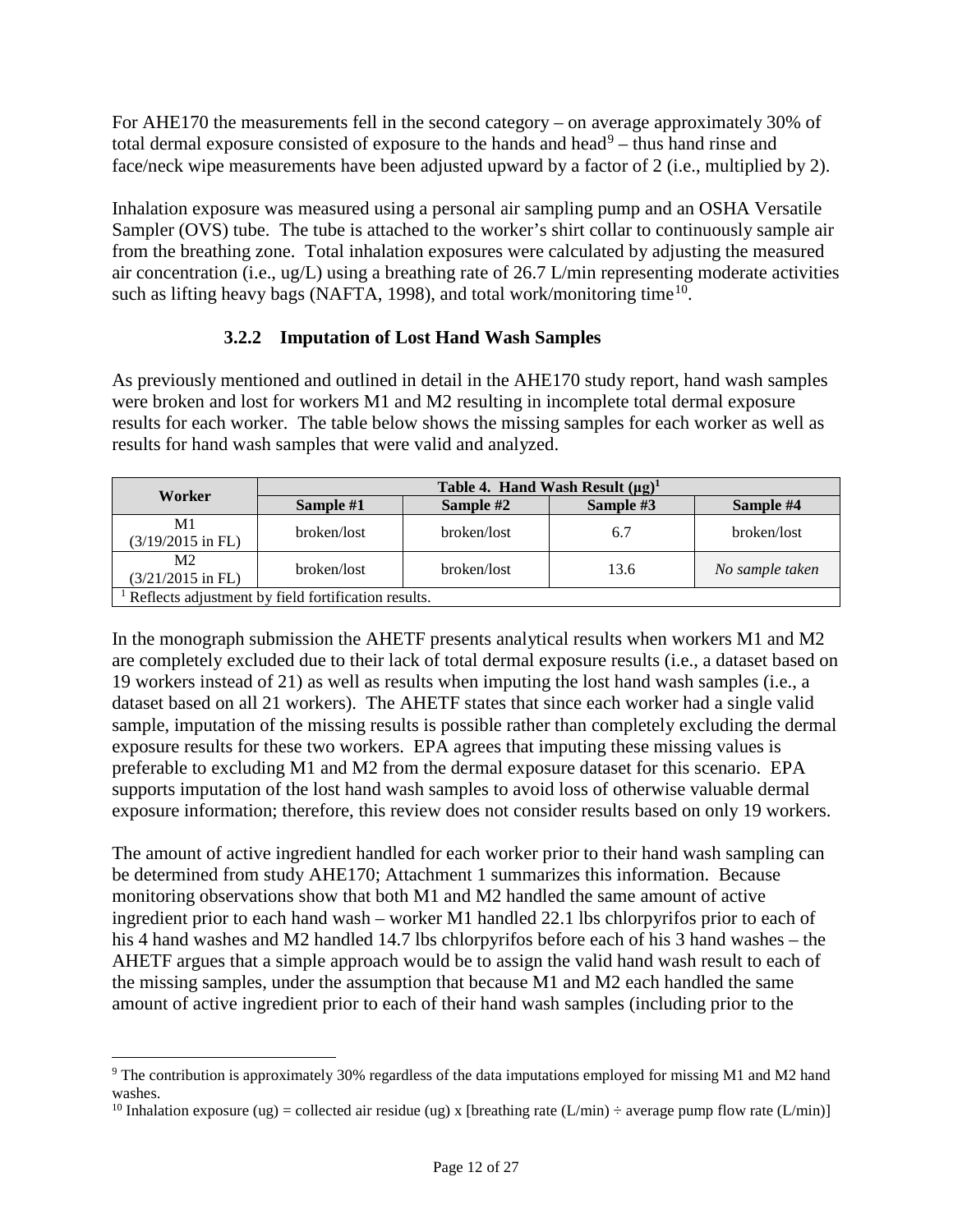known sample's result), each missing sample would be the same as the known result. Thus, by the AHETF's approach, the table above would look like:

| Table 5. AHETF Hand Wash Imputation Approach        |                                           |                     |                              |                     |                    |              |  |  |  |
|-----------------------------------------------------|-------------------------------------------|---------------------|------------------------------|---------------------|--------------------|--------------|--|--|--|
|                                                     |                                           |                     | Hand Wash Result $(\mu g)^1$ |                     |                    |              |  |  |  |
| <b>Description</b>                                  | Worker                                    | <b>Sample</b><br>#1 | Sample #2                    | <b>Sample</b><br>#3 | Sample #4          | <b>Total</b> |  |  |  |
| Assume lost hand<br>wash results are                | M1<br>$(3/19/2015)$ in<br>FL)             | 6.7                 | 6.7                          | 6.7                 | 6.7                | 26.8         |  |  |  |
| identical to valid<br>result                        | M <sub>2</sub><br>$(3/21/2015)$ in<br>FL) | 13.6                | 13.6                         | 13.6                | No sample<br>taken | 40.8         |  |  |  |
| Reflects adjustment by field fortification results. |                                           |                     |                              |                     |                    |              |  |  |  |

EPA does not dispute that this approach is simple, nor that its underlying assumption is reasonable. That said, based on review of the AaiH-normalized hand exposures at each hand wash sample across all workers (see Attachment 1), EPA evaluated other approaches including an attempt to bracket the extreme possibilities (i.e., assuming non-detect exposures and assuming high-end exposures). The table below summarizes the results.

| Table 6. EPA Hand Wash Imputation Approaches                                                                                         |                                               |                               |           |           |                    |              |  |  |
|--------------------------------------------------------------------------------------------------------------------------------------|-----------------------------------------------|-------------------------------|-----------|-----------|--------------------|--------------|--|--|
| <b>Description</b>                                                                                                                   | Worker                                        | Hand Wash Results $(\mu g)^1$ |           |           |                    |              |  |  |
|                                                                                                                                      |                                               | Sample #1                     | Sample #2 | Sample #3 | Sample #4          | <b>Total</b> |  |  |
| Assume lost hand wash                                                                                                                | M1<br>$(3/19/2015$ in FL)                     | 0.035                         | 0.035     | 6.7       | 0.035              | 6.8          |  |  |
| results were $\langle$ LOD                                                                                                           | M <sub>2</sub><br>$(3/21/2015$ in FL)         | 0.035                         | 0.035     | 13.6      | No sample<br>taken | 13.7         |  |  |
| Assume lost hand wash<br>results based on the<br>average AaiH-                                                                       | M1<br>$(3/19/2015)$ in<br>$FL)^3$             | 36.1                          | 36.1      | 6.7       | 36.1               | 115          |  |  |
| normalized hand<br>exposure across all<br>workers $(1.44 \text{ µg/lb ai})^2$                                                        | M <sub>2</sub><br>$(3/21/2015)$ in<br>$FL)^3$ | 24.1                          | 24.1      | 13.6      | No sample<br>taken | 61.8         |  |  |
| Assume lost hand wash<br>results based on highest-<br>normalized hand<br>exposure $(43.3 \mu g/lb \text{ ai})$<br>for worker $M3)^2$ | M1<br>$(3/19/2015)$ in<br>$FL)^4$             | 1088                          | 1088      | 6.7       | 1088               | 3271         |  |  |
|                                                                                                                                      | M <sub>2</sub><br>$(3/21/2015)$ in<br>$FL)^4$ | 724                           | 724       | 13.6      | No sample<br>taken | 1462         |  |  |

<sup>1</sup> Reflects adjustment by field fortification results.

<sup>2</sup> For each worker the amount of active ingredient handled prior to each hand wash sample was available (a total of 45 hand wash samples across the 21 workers). Normalized by the amount of active ingredient prior to each hand wash sample, hand exposures ranged from 0.006 μg/lb ai (M9) to 43.3 μg/lb ai (M3, second hand wash), with a simple average of 1.44 μg/lb ai. See Attachment 1.

<sup>3</sup> Based on the average normalized hand exposure (1.44 μg/lb ai). Missing M1 samples: 1.44 μg /lb ai \* 22.1 lb ai = 31.8 μg.  $M2 = 1.44 \text{ µg/lb}$  ai \* 14.7 lb ai = 21.2 μg. Field fortification adjustments are then applied. <sup>4</sup> Based on the maximum normalized hand exposure  $(43.3 \mu g/lb)$  ai from worker M3 hand wash sample #2). Missing M1 samples:  $43.3 \text{ µg}$  /lb ai  $* 22.1 \text{ lb}$  ai =  $957 \text{ µg}$ . M2 =  $43.3 \text{ µg}$ /lb ai  $* 14.7 \text{ lb}$  ai =  $637 \text{ µg}$ . Field fortification adjustments are then applied.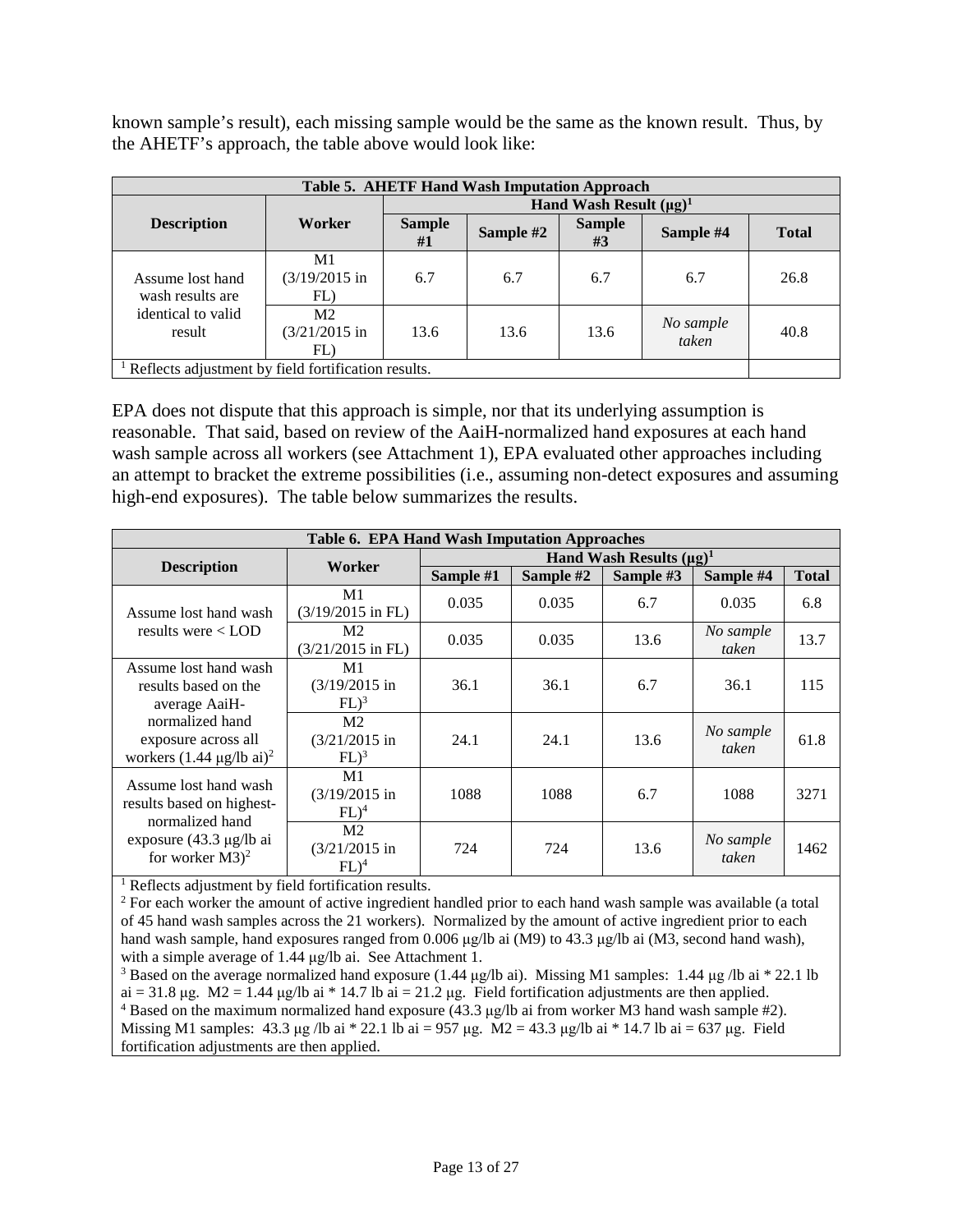EPA knows of more sophisticated statistical approaches for data imputation (e.g., multiple imputation), however in the interest of simplicity and saving time/resources the approaches outlined above are reasonable and give an overall understanding of the possibilities. While useful as a bounding exercise, EPA rejects both the extreme assumptions of non-detect exposures and hand exposures consistent with the highest hand exposures across the entire dataset. In the case of the AHETF's approach, it assumes that a worker has consistent exposures within their day, while use of the average normalized hand exposure reflects the potential for within-worker variability. EPA prefers the measure that assumes some variability; note, this also results in higher exposure estimates than the AHETF approach. Therefore, data analysis in the following sections, and values recommended for use in exposure/risk assessment reflect the methodology based on the (1.44 μg/lb ai) "per hand wash sample" average normalized hand exposure.

## **3.2.3 Dermal and Inhalation Exposure Results**

Following calculation of total dermal and inhalation exposure as described in Section 3.2.1 above, dermal and inhalation unit exposures (i.e., μg/lb ai handled) are then calculated by dividing the summed total exposure by the amount of active ingredient handled. A summary of the 21 MUs is provided in [Table 7](#page-13-0) below, with data plots shown in Figures 3 and 4. As previously mentioned:

- Both dermal and inhalation exposure samples are adjusted as appropriate according to recovery results from field fortification samples;
- Dermal exposures reflect EPA's MEA approach;
- Dermal exposures reflect EPA's hand wash sample imputation approach; and,
- Though alternate methods can be applied by data users (e.g., maximum likelihood estimation), residues with results less than analytical limits use the " $\frac{1}{2}$  analytical limit" (either ½ LOD or LOQ) convention.

More details on exposure measurements, field fortification sampling, and other laboratory measurements can be found in EPA's study review of AHE170 (Crowley, [date]).

<span id="page-13-0"></span>

|                | <b>Table 7. Open Pour Loading Granules Exposure Summary</b> |                           |                |                        |                |                 |                                                   |            |                   |
|----------------|-------------------------------------------------------------|---------------------------|----------------|------------------------|----------------|-----------------|---------------------------------------------------|------------|-------------------|
|                |                                                             |                           |                | Work/                  | <b>Product</b> |                 | <b>Unit Exposure</b><br>$(\mu g / Ib \text{ ai})$ |            |                   |
| MU             | <b>State</b>                                                | # <b>Bayes</b><br>handled | # Loads        | <b>Monitoring Time</b> | handled        | AaiH<br>$(lbs)$ | <b>Dermal</b>                                     |            |                   |
|                | ID                                                          |                           |                | (hours)                | $(lbs)$        |                 | Non-<br><b>MEA</b>                                | <b>MEA</b> | <b>Inhalation</b> |
| M1             | FL                                                          | 12                        | 4              | 7.0                    | 600            | 88.5            | 3.26                                              | 5.68       | 0.689             |
| M <sub>2</sub> | FL                                                          | 6                         | 3              | 5.3                    | 300            | 44.0            | 6.13                                              | 9.92       | 0.600             |
| M3             | FL                                                          | 8                         | 3              | 6.1                    | 388            | 5.8             | 96.9                                              | 126        | 5.22              |
| M4             | NC                                                          | 4                         | 3              | 2.8                    | 200            | 38.2            | 1.14                                              | 1.72       | 0.296             |
| M <sub>5</sub> | IA                                                          | 21                        | 3              | 7.0                    | 1025           | 157.6           | 0.79                                              | 1.05       | 0.447             |
| M6             | IN                                                          | 6                         | 3              | 4.6                    | 300            | 8.7             | 0.41                                              | 0.632      | 0.406             |
| M7             | IA                                                          | 3                         | 4              | 3.5                    | 150            | 22.3            | 21.6                                              | 25.1       | 0.812             |
| M8             | PA                                                          | 5                         | 3              | 4.0                    | 250            | 7.3             | 5.32                                              | 6.67       | 1.66              |
| M9             | IA                                                          |                           | 3              | 1.9                    | 50             | 7.4             | 1.21                                              | 1.69       | 0.251             |
| M10            | GА                                                          | 68                        | 6              | 3.8                    | 2720           | 53.3            | 1.07                                              | 1.18       | 0.409             |
| M11            | GА                                                          | 13                        | $\overline{4}$ | 4.8                    | 650            | 93.8            | 2.68                                              | 3.90       | 0.964             |
| M12            | MN                                                          | 24                        | 3              | 6.8                    | 1200           | 36.4            | 3.13                                              | 3.61       | 0.607             |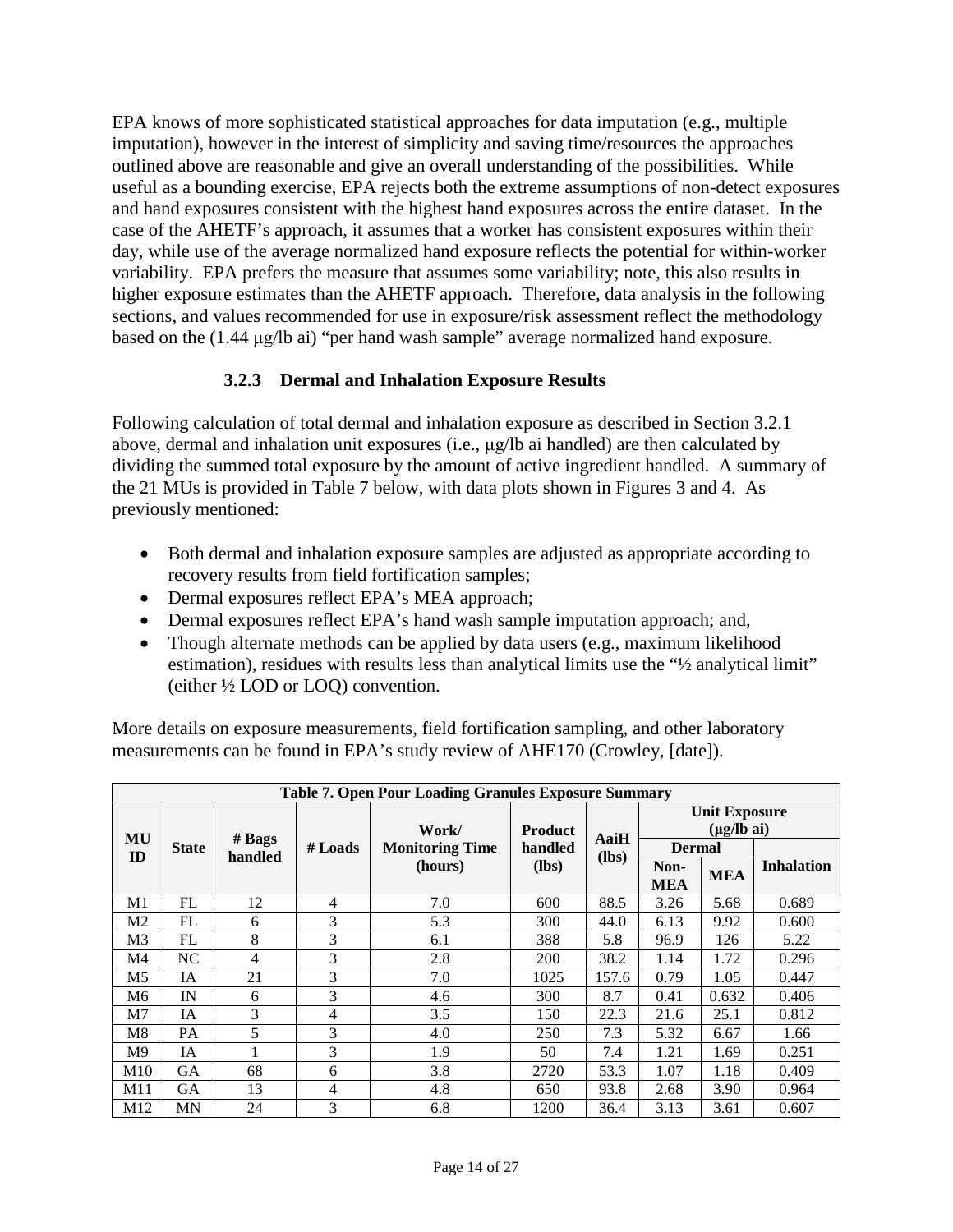|                 | <b>Table 7. Open Pour Loading Granules Exposure Summary</b> |                                      |           |                        |                    |       |                                                   |            |                   |  |
|-----------------|-------------------------------------------------------------|--------------------------------------|-----------|------------------------|--------------------|-------|---------------------------------------------------|------------|-------------------|--|
|                 |                                                             |                                      |           | Work/                  | <b>Product</b>     |       | <b>Unit Exposure</b><br>$(\mu g / Ib \text{ ai})$ |            |                   |  |
| MU<br>ID        | <b>State</b>                                                | # <b>Bayes</b><br>handled            | $#$ Loads | <b>Monitoring Time</b> | handled            | AaiH  | <b>Dermal</b>                                     |            |                   |  |
|                 |                                                             |                                      |           | (hours)                | $(lbs)$<br>$(lbs)$ |       | Non-<br><b>MEA</b>                                | <b>MEA</b> | <b>Inhalation</b> |  |
| M13             | IN                                                          | 14                                   | 3         | 6.3                    | 700                | 20.9  | 1.33                                              | 1.80       | 0.512             |  |
| M14             | MN                                                          | 23                                   | 3         | 6.2                    | 1150               | 174.5 | 2.17                                              | 2.57       | 0.928             |  |
| M <sub>15</sub> | <b>MN</b>                                                   | 6                                    | 3         | 3.9                    | 300                | 8.6   | 1.04                                              | 1.20       | 0.251             |  |
| M <sub>16</sub> | IN                                                          | 26                                   | 3         | 6.8                    | 1270               | 39.0  | 2.95                                              | 4.04       | 0.267             |  |
| M17             | <b>NE</b>                                                   | 20                                   | 4         | 7.8                    | 1000               | 28.5  | 3.67                                              | 4.33       | 0.611             |  |
| M18             | <b>NE</b>                                                   | 18                                   | 4         | 7.2                    | 900                | 26.8  | 12.96                                             | 14.6       | 1.19              |  |
| M <sub>19</sub> | <b>NE</b>                                                   | 6                                    | 3         | 6.5                    | 300                | 8.8   | 5.76                                              | 6.98       | 1.03              |  |
| M <sub>20</sub> | <b>NE</b>                                                   | 18                                   | 3         | 4.7                    | 900                | 28.4  | 4.29                                              | 4.84       | 0.873             |  |
| M21             | <b>SD</b>                                                   | 12                                   | 4         | 7.4                    | 600                | 17.6  | 2.60                                              | 3.14       | 0.303             |  |
|                 |                                                             | $MEA =$ method efficiency adjustment |           |                        |                    |       |                                                   |            |                   |  |

**Figure 3: Dermal Unit Exposures (ug/lb ai)**

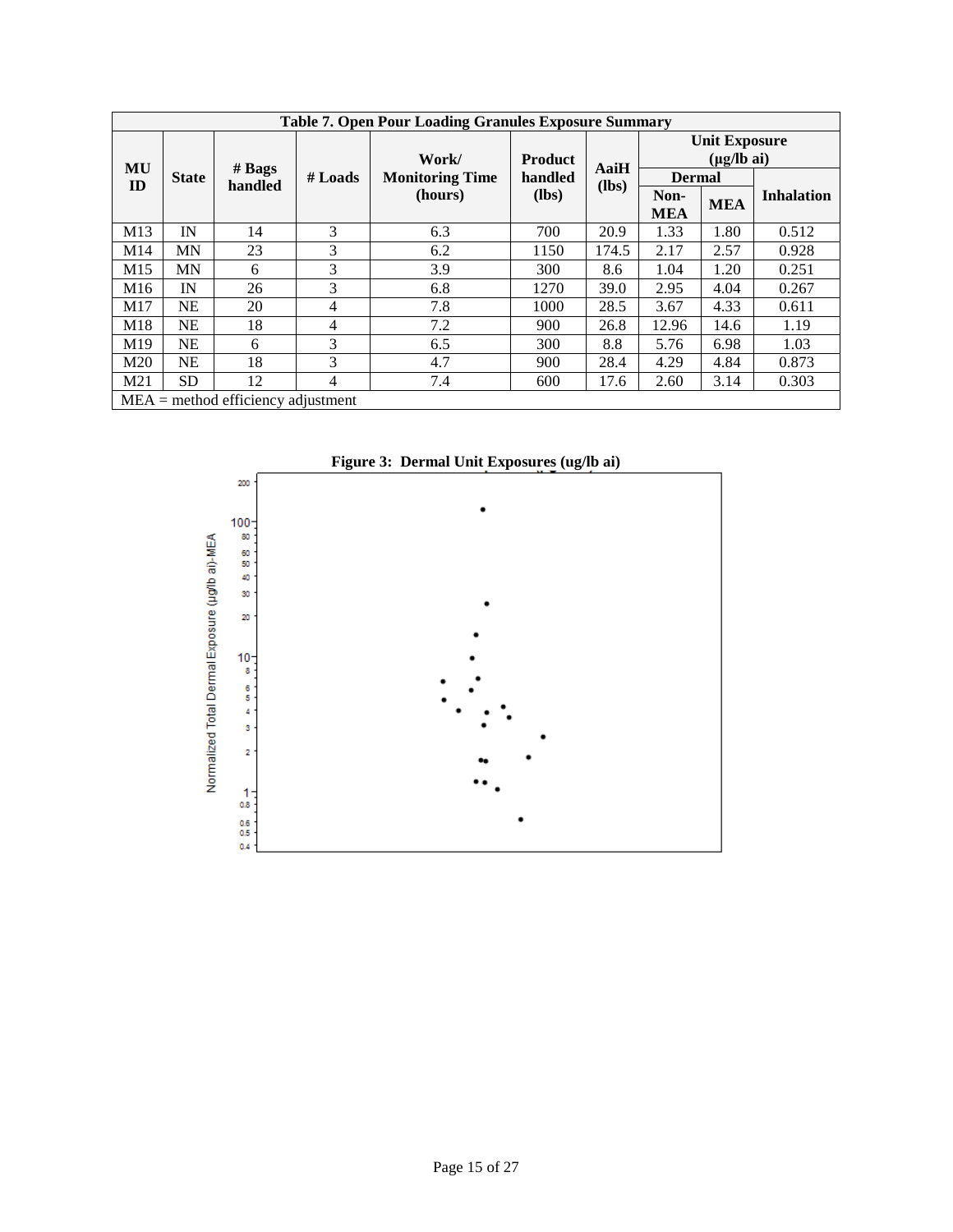

### **3.3 Evaluation of Scenario Benchmark Objectives**

The AHETF monograph details the extent to which the open pour loading of granules scenario meets objectives described in Section 2.1. The monograph states that both the primary objective (3-fold accuracy) and secondary objective (adequate analytical power to evaluate proportionality) were met. EPA agrees with the methodologies used to assess these objectives (Appendix D of Bruce and Holden, 2017) and has independently confirmed the results by reanalyzing the data with the AHETF-supplied statistical programming code (AHE1017 Appendix E). Furthermore, both objectives are also met with EPA revisions to the exposure results.

## **3.3.1 Primary Objective: fold Relative Accuracy (fRA)**

The primary benchmark objective for AHETF scenarios is for select statistics – the geometric mean (GM), the arithmetic mean (AM), and the  $95<sup>th</sup>$  percentile (P95) – to be accurate within 3fold with 95% confidence (i.e., "fold relative accuracy" or fRA).

First, the AHETF evaluated the structure of the final dataset in comparison to the intended study design. The initial study design envisioned a (cost- and analytically-effective) data structure of 7 clusters each with 3 monitored workers, totaling 21 data points. Importantly, as uncertainty can be underestimated if independence is assumed, the AHETF incorporated the potential correlation of monitoring within the same cluster when demonstrating that the planned study design and sample size would satisfy the primary (accuracy) analytical objective. However, when AHE170 was conducted, the AHETF was not able to achieve the intended efficient monitoring configurations due to recruitment difficulties and, from a data analysis perspective resulted in more clusters than intended. While AHE170 utilized the seven monitoring areas as intended (NY/PA, VA/NC/SC/GA/AL, FL, IN/OH, IA, IL MN/ND/SD, ID/WA/OR), they expanded two monitoring areas (NY/PA to include DE and ME; ID/WA/OR to include NE and WY), and, via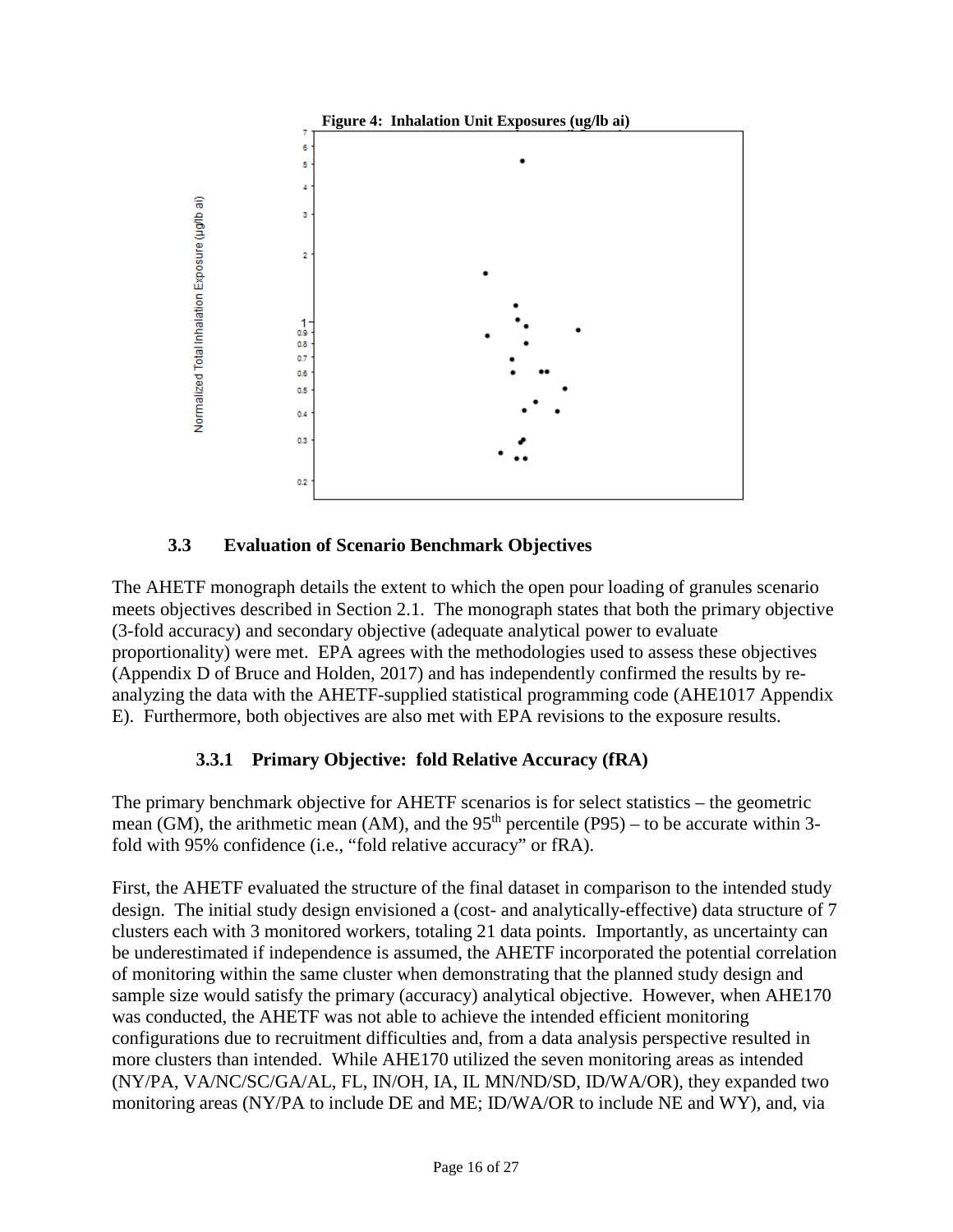protocol amendment, allowed for monitoring more than 3 workers per monitoring area in order to capture the remaining two workers in the 2016 planting season. Ultimately, data analysis included grouping the data from the 7 monitoring areas into 8 (unequally distributed) clusters. Figure 5 below (from AHE1017 Appendix D Table 2) illustrates the clustering used for analysis of the primary objective.

| Cluster | Monitoring<br>Area Code | Monitoring<br>Unit | Monitoring Date Nearest Town |                 |
|---------|-------------------------|--------------------|------------------------------|-----------------|
| 1       | 701                     | M8                 | 05/14/2015                   | Kersey PA       |
|         |                         | M4                 | 04/04/2015                   | Dallas NC       |
| 2       | 702                     | M10                | 06/02/2015                   | Tifton GA       |
|         |                         | M11                | 08/18/2015                   | Irwinville GA   |
|         |                         | M1                 | 03/19/2015                   | Lee FL          |
| 3       | 703                     | M <sub>2</sub>     | 03/21/2015                   | High Springs FL |
|         |                         | M3                 | 04/02/2015                   | Mount Dora FL   |
| 4       | 704                     | M6                 | 05/01/2015                   | Albion IN       |
| 5       | 704                     | M13                | 04/20/2016                   | Kempton IN      |
|         |                         | M16                | 04/25/2016                   | La Porte IN     |
|         |                         | M5                 | 04/28/2015                   | Sheldon IA      |
| 6       | 705                     | M7                 | 05/03/2015                   | Muscatine IA    |
|         |                         | M9                 | 05/19/2015                   | Lime Springs IA |
|         |                         | M12                | 04/14/2016                   | Morgan MN       |
| 7       | 706                     | M14                | 04/22/2016                   | Renville MN     |
|         |                         | M15                | 04/23/2016                   | Bellechester MN |
|         |                         | M21                | 05/18/2016                   | Dell Rapids SD  |
|         |                         | M17                | 05/06/2016                   | Cairo NE        |
| 8       | 707                     | M18                | 05/07/2016                   | Ravenna NE      |
|         |                         | M19                | 05/07/2016                   | Gibbon NE       |
|         |                         | M20                | 05/16/2016                   | Osmond NE       |

**Figure 5: AHE1017 Summary of Data 'Clusters'**

Next, the AHETF demonstrated both dermal and inhalation unit exposures were shown to fit lognormal distributions reasonably well; lognormal probability plots (and normal probability plots, for comparison) are provided as Attachment 2. Finally, the AHETF calculated estimates of the GM, AM and P95 based on three variations of the data:

- Non-parametric empirical (i.e., ranked) estimates;
- Assuming a lognormal distribution and a simple random sample (SRS); and,
- Hierarchical variance component modeling to account for potential MU correlations, as noted above.

As presented in Appendix C of the AHETF Governing Document (AHETF, 2008 and AHETF, 2010) and Appendix D of the scenario monograph (Bruce and Holden, 2017), the 95% confidence limits for each of these estimates were obtained by generating 10,000 parametric bootstrap samples. Then, the fRA $_{95}$  for each was determined as the maximum of the two ratios of the statistical point estimates with their respective upper and lower 95% confidence limits.

Utilizing both the final datasets and the statistical programming code submitted by the AHETF (in SAS), EPA confirmed the statistical analysis results in the AHETF submission. EPA then used the revised data based on both the method efficiency adjustment outlined in Section 3.2.1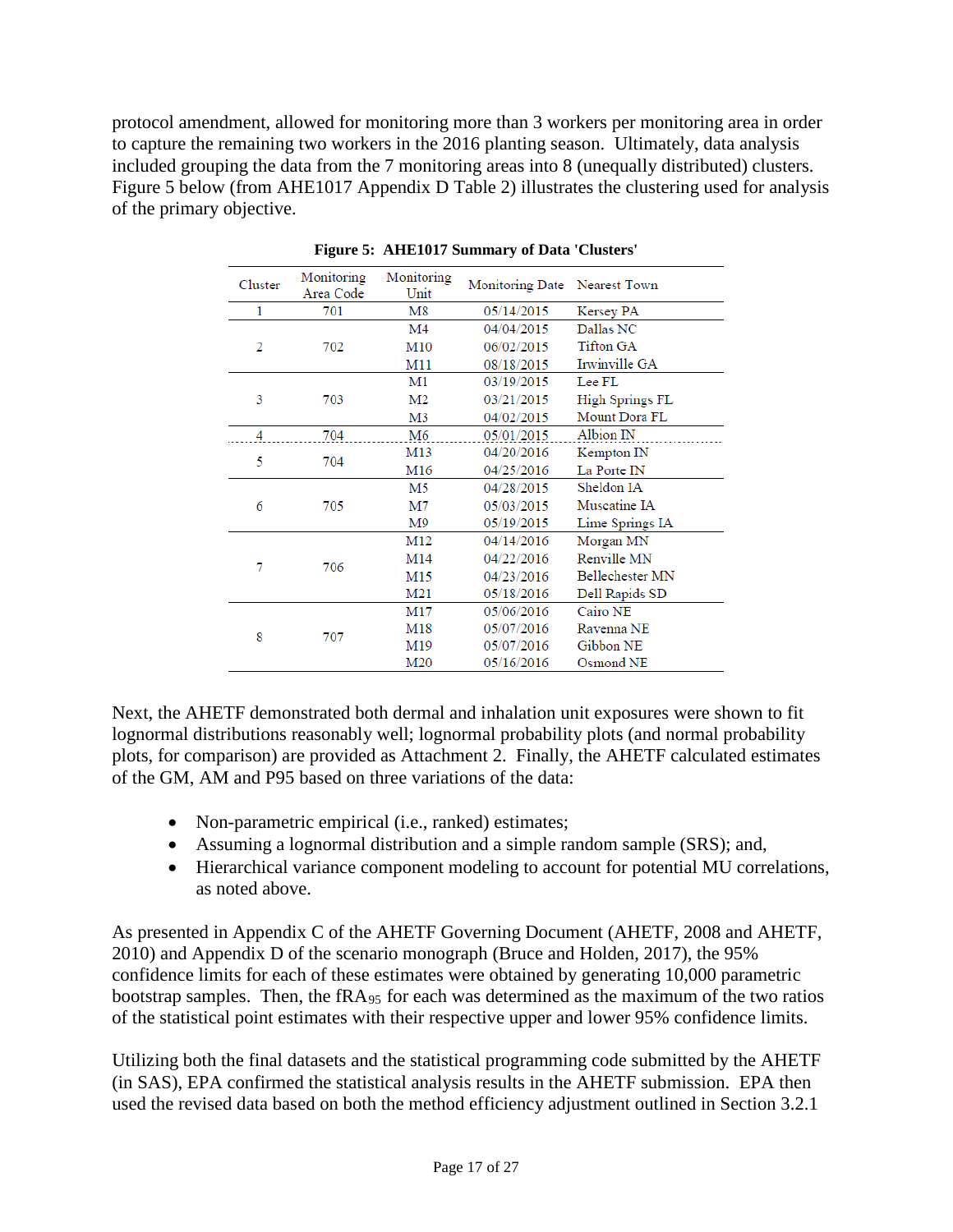and the lost hand wash sample imputation described in Section 3.2.2, in the same AHETF SAS code, substituting the input data with the EPA-revised data. For both the AHETF data and the EPA-revised dataset, the primary benchmark of 3-fold accuracy for select statistics was met. Accuracy results for inhalation exposure, though not formally part of the primary objective were lower than those for dermal exposure. Results for the AHETF-submitted and EPA-revised dermal exposure data are presented below in Table 8 and inhalation exposure in Table 9. As can be seen in Table 8, EPA revisions resulted in a slight increase in the magnitude of the dermal exposure estimates, as well as a very slight increase in the fRA<sub>95</sub> estimates. EPA attributes the latter results to an increase in the 'intra-cluster correlation' (ICC) for each monitoring area. Compared with the EPA revisions, the AHETF's imputation approach results in total dermal exposure results for M1 and M2 that are "farther away" from the total dermal exposure results for the other worker (M3) in their same monitoring cluster (Florida in late March/early April 2015; see Figure 5 above). Thus, because the EPA's revisions result in total dermal exposure estimates for the M1-M2-M3 cluster that are closer together, the ICC increases, which in turn will increase the fRA<sub>95</sub> estimate.

| Dermal (EPA-revised) <sup>a</sup><br><b>Dermal (AHETF)</b><br><b>Statistic</b><br>Unit Exposure (ug/lb ai)<br>Unit Exposure (ug/lb ai)<br>fRA <sub>95</sub><br>fRA <sub>95</sub><br><b>Estimate</b><br><b>Estimate</b><br>95% CI<br>95% CI<br>GM <sub>S</sub><br>4.05<br>$2.01 - 7.58$<br>1.9<br>3.05<br>$1.64 - 5.46$<br>1.8<br>3.40<br>GSD <sub>S</sub><br>3.34<br>$2.26 - 4.98$<br>$2.31 - 4.98$<br>$\overline{a}$<br>$\overline{a}$<br>$2.02 - 7.49$<br>2.97<br>$1.63 - 5.45$<br>$GM_M$<br>3.88<br>1.9<br>1.8<br>$GSD_M$<br>3.41<br>3.43<br>$2.28 - 5.18$<br>$2.33 - 5.10$<br>$\overline{a}$<br>$\overline{a}$<br>ICC<br>0.27<br>$0.00 - 0.70$<br>0.13<br>$0.00 - 0.61$<br>$\mathbf{u}$<br>$\overline{a}$<br>$GM_s$ = geometric mean assuming SRS = "exp(average of 21 ln(UE)) values".<br>$GSD_S$ = geometric standard deviation assuming SRS = "exp(standard deviation of 21 ln(UE)) values"<br>$GM_M$ = variance component model-based geometric mean<br>$GSD_M$ = variance component model-based geometric standard deviation<br>$ICC = intra-cluster correlation$<br>$3.45 - 17.76$<br>$2.84 - 13.12$<br>1.9<br>8.52<br>2.2<br>$AM_S$<br>11.0<br>2.3<br>$3.63 - 19.10$<br>6.47<br>$3.02 - 14.13$<br>2.2<br>AM <sub>U</sub><br>8.37<br>2.3<br>8.23<br>$3.67 - 20.06$<br>6.37<br>$3.05 - 14.55$<br>2.2<br>$AM_M$<br>$AMS$ = simple average of 21 unit exposures<br>$AM_U =$ arithmetic mean based on $GM_S = GM_S * exp{0.5 * ((lnGSD_S)^2)}$<br>$AM_M$ = variance component model-based arithmetic mean = $GM_M$ * exp{0.5*((lnGSD <sub>M</sub> )^2}<br>25.09<br>$8.21 - 66.71$<br>3.2<br>$6.77 - 49.93$<br>3.0<br>P95 <sub>s</sub><br>21.60<br>$11.05 - 71.57$<br>$P95_U$<br>$9.24 - 53.19$<br>29.39<br>2.6<br>22.90<br>2.4<br>2.6<br>29.15<br>2.4<br>$P95_M$<br>$11.32 - 76.42$<br>22.64<br>$9.37 - 55.20$<br>$P95_s = 95th$ percentile (i.e., the 20 <sup>th</sup> unit exposure out of 21 ranked in ascending order)<br>$P95U$ (95 <sup>th</sup> percentile based on GM <sub>s</sub> ) = GM <sub>s</sub> * GSD <sub>s</sub> ^1.645<br>$P95_M$ = variance component model-based 95 <sup>th</sup> percentile = $GM_M$ <sup>*</sup> GSD <sub>M</sub> ^1.645 | Table 8. Open Pour Loading Granules - Results of Primary Benchmark Analysis for Dermal Exposure |  |  |  |  |  |  |  |  |  |
|----------------------------------------------------------------------------------------------------------------------------------------------------------------------------------------------------------------------------------------------------------------------------------------------------------------------------------------------------------------------------------------------------------------------------------------------------------------------------------------------------------------------------------------------------------------------------------------------------------------------------------------------------------------------------------------------------------------------------------------------------------------------------------------------------------------------------------------------------------------------------------------------------------------------------------------------------------------------------------------------------------------------------------------------------------------------------------------------------------------------------------------------------------------------------------------------------------------------------------------------------------------------------------------------------------------------------------------------------------------------------------------------------------------------------------------------------------------------------------------------------------------------------------------------------------------------------------------------------------------------------------------------------------------------------------------------------------------------------------------------------------------------------------------------------------------------------------------------------------------------------------------------------------------------------------------------------------------------------------------------------------------------------------------------------------------------------------------------------------------------------------------------------------------------|-------------------------------------------------------------------------------------------------|--|--|--|--|--|--|--|--|--|
|                                                                                                                                                                                                                                                                                                                                                                                                                                                                                                                                                                                                                                                                                                                                                                                                                                                                                                                                                                                                                                                                                                                                                                                                                                                                                                                                                                                                                                                                                                                                                                                                                                                                                                                                                                                                                                                                                                                                                                                                                                                                                                                                                                      |                                                                                                 |  |  |  |  |  |  |  |  |  |
|                                                                                                                                                                                                                                                                                                                                                                                                                                                                                                                                                                                                                                                                                                                                                                                                                                                                                                                                                                                                                                                                                                                                                                                                                                                                                                                                                                                                                                                                                                                                                                                                                                                                                                                                                                                                                                                                                                                                                                                                                                                                                                                                                                      |                                                                                                 |  |  |  |  |  |  |  |  |  |
|                                                                                                                                                                                                                                                                                                                                                                                                                                                                                                                                                                                                                                                                                                                                                                                                                                                                                                                                                                                                                                                                                                                                                                                                                                                                                                                                                                                                                                                                                                                                                                                                                                                                                                                                                                                                                                                                                                                                                                                                                                                                                                                                                                      |                                                                                                 |  |  |  |  |  |  |  |  |  |
|                                                                                                                                                                                                                                                                                                                                                                                                                                                                                                                                                                                                                                                                                                                                                                                                                                                                                                                                                                                                                                                                                                                                                                                                                                                                                                                                                                                                                                                                                                                                                                                                                                                                                                                                                                                                                                                                                                                                                                                                                                                                                                                                                                      |                                                                                                 |  |  |  |  |  |  |  |  |  |
|                                                                                                                                                                                                                                                                                                                                                                                                                                                                                                                                                                                                                                                                                                                                                                                                                                                                                                                                                                                                                                                                                                                                                                                                                                                                                                                                                                                                                                                                                                                                                                                                                                                                                                                                                                                                                                                                                                                                                                                                                                                                                                                                                                      |                                                                                                 |  |  |  |  |  |  |  |  |  |
|                                                                                                                                                                                                                                                                                                                                                                                                                                                                                                                                                                                                                                                                                                                                                                                                                                                                                                                                                                                                                                                                                                                                                                                                                                                                                                                                                                                                                                                                                                                                                                                                                                                                                                                                                                                                                                                                                                                                                                                                                                                                                                                                                                      |                                                                                                 |  |  |  |  |  |  |  |  |  |
|                                                                                                                                                                                                                                                                                                                                                                                                                                                                                                                                                                                                                                                                                                                                                                                                                                                                                                                                                                                                                                                                                                                                                                                                                                                                                                                                                                                                                                                                                                                                                                                                                                                                                                                                                                                                                                                                                                                                                                                                                                                                                                                                                                      |                                                                                                 |  |  |  |  |  |  |  |  |  |
|                                                                                                                                                                                                                                                                                                                                                                                                                                                                                                                                                                                                                                                                                                                                                                                                                                                                                                                                                                                                                                                                                                                                                                                                                                                                                                                                                                                                                                                                                                                                                                                                                                                                                                                                                                                                                                                                                                                                                                                                                                                                                                                                                                      |                                                                                                 |  |  |  |  |  |  |  |  |  |
|                                                                                                                                                                                                                                                                                                                                                                                                                                                                                                                                                                                                                                                                                                                                                                                                                                                                                                                                                                                                                                                                                                                                                                                                                                                                                                                                                                                                                                                                                                                                                                                                                                                                                                                                                                                                                                                                                                                                                                                                                                                                                                                                                                      |                                                                                                 |  |  |  |  |  |  |  |  |  |
|                                                                                                                                                                                                                                                                                                                                                                                                                                                                                                                                                                                                                                                                                                                                                                                                                                                                                                                                                                                                                                                                                                                                                                                                                                                                                                                                                                                                                                                                                                                                                                                                                                                                                                                                                                                                                                                                                                                                                                                                                                                                                                                                                                      |                                                                                                 |  |  |  |  |  |  |  |  |  |
|                                                                                                                                                                                                                                                                                                                                                                                                                                                                                                                                                                                                                                                                                                                                                                                                                                                                                                                                                                                                                                                                                                                                                                                                                                                                                                                                                                                                                                                                                                                                                                                                                                                                                                                                                                                                                                                                                                                                                                                                                                                                                                                                                                      |                                                                                                 |  |  |  |  |  |  |  |  |  |
|                                                                                                                                                                                                                                                                                                                                                                                                                                                                                                                                                                                                                                                                                                                                                                                                                                                                                                                                                                                                                                                                                                                                                                                                                                                                                                                                                                                                                                                                                                                                                                                                                                                                                                                                                                                                                                                                                                                                                                                                                                                                                                                                                                      |                                                                                                 |  |  |  |  |  |  |  |  |  |
|                                                                                                                                                                                                                                                                                                                                                                                                                                                                                                                                                                                                                                                                                                                                                                                                                                                                                                                                                                                                                                                                                                                                                                                                                                                                                                                                                                                                                                                                                                                                                                                                                                                                                                                                                                                                                                                                                                                                                                                                                                                                                                                                                                      |                                                                                                 |  |  |  |  |  |  |  |  |  |
|                                                                                                                                                                                                                                                                                                                                                                                                                                                                                                                                                                                                                                                                                                                                                                                                                                                                                                                                                                                                                                                                                                                                                                                                                                                                                                                                                                                                                                                                                                                                                                                                                                                                                                                                                                                                                                                                                                                                                                                                                                                                                                                                                                      |                                                                                                 |  |  |  |  |  |  |  |  |  |
|                                                                                                                                                                                                                                                                                                                                                                                                                                                                                                                                                                                                                                                                                                                                                                                                                                                                                                                                                                                                                                                                                                                                                                                                                                                                                                                                                                                                                                                                                                                                                                                                                                                                                                                                                                                                                                                                                                                                                                                                                                                                                                                                                                      |                                                                                                 |  |  |  |  |  |  |  |  |  |
|                                                                                                                                                                                                                                                                                                                                                                                                                                                                                                                                                                                                                                                                                                                                                                                                                                                                                                                                                                                                                                                                                                                                                                                                                                                                                                                                                                                                                                                                                                                                                                                                                                                                                                                                                                                                                                                                                                                                                                                                                                                                                                                                                                      |                                                                                                 |  |  |  |  |  |  |  |  |  |
|                                                                                                                                                                                                                                                                                                                                                                                                                                                                                                                                                                                                                                                                                                                                                                                                                                                                                                                                                                                                                                                                                                                                                                                                                                                                                                                                                                                                                                                                                                                                                                                                                                                                                                                                                                                                                                                                                                                                                                                                                                                                                                                                                                      |                                                                                                 |  |  |  |  |  |  |  |  |  |
|                                                                                                                                                                                                                                                                                                                                                                                                                                                                                                                                                                                                                                                                                                                                                                                                                                                                                                                                                                                                                                                                                                                                                                                                                                                                                                                                                                                                                                                                                                                                                                                                                                                                                                                                                                                                                                                                                                                                                                                                                                                                                                                                                                      |                                                                                                 |  |  |  |  |  |  |  |  |  |
|                                                                                                                                                                                                                                                                                                                                                                                                                                                                                                                                                                                                                                                                                                                                                                                                                                                                                                                                                                                                                                                                                                                                                                                                                                                                                                                                                                                                                                                                                                                                                                                                                                                                                                                                                                                                                                                                                                                                                                                                                                                                                                                                                                      |                                                                                                 |  |  |  |  |  |  |  |  |  |
|                                                                                                                                                                                                                                                                                                                                                                                                                                                                                                                                                                                                                                                                                                                                                                                                                                                                                                                                                                                                                                                                                                                                                                                                                                                                                                                                                                                                                                                                                                                                                                                                                                                                                                                                                                                                                                                                                                                                                                                                                                                                                                                                                                      |                                                                                                 |  |  |  |  |  |  |  |  |  |
|                                                                                                                                                                                                                                                                                                                                                                                                                                                                                                                                                                                                                                                                                                                                                                                                                                                                                                                                                                                                                                                                                                                                                                                                                                                                                                                                                                                                                                                                                                                                                                                                                                                                                                                                                                                                                                                                                                                                                                                                                                                                                                                                                                      |                                                                                                 |  |  |  |  |  |  |  |  |  |
|                                                                                                                                                                                                                                                                                                                                                                                                                                                                                                                                                                                                                                                                                                                                                                                                                                                                                                                                                                                                                                                                                                                                                                                                                                                                                                                                                                                                                                                                                                                                                                                                                                                                                                                                                                                                                                                                                                                                                                                                                                                                                                                                                                      |                                                                                                 |  |  |  |  |  |  |  |  |  |
|                                                                                                                                                                                                                                                                                                                                                                                                                                                                                                                                                                                                                                                                                                                                                                                                                                                                                                                                                                                                                                                                                                                                                                                                                                                                                                                                                                                                                                                                                                                                                                                                                                                                                                                                                                                                                                                                                                                                                                                                                                                                                                                                                                      |                                                                                                 |  |  |  |  |  |  |  |  |  |
|                                                                                                                                                                                                                                                                                                                                                                                                                                                                                                                                                                                                                                                                                                                                                                                                                                                                                                                                                                                                                                                                                                                                                                                                                                                                                                                                                                                                                                                                                                                                                                                                                                                                                                                                                                                                                                                                                                                                                                                                                                                                                                                                                                      |                                                                                                 |  |  |  |  |  |  |  |  |  |
|                                                                                                                                                                                                                                                                                                                                                                                                                                                                                                                                                                                                                                                                                                                                                                                                                                                                                                                                                                                                                                                                                                                                                                                                                                                                                                                                                                                                                                                                                                                                                                                                                                                                                                                                                                                                                                                                                                                                                                                                                                                                                                                                                                      |                                                                                                 |  |  |  |  |  |  |  |  |  |
| <sup>a</sup> Dermal exposure values reflect 2X default adjustment for hands and face/neck measurements and EPA approach                                                                                                                                                                                                                                                                                                                                                                                                                                                                                                                                                                                                                                                                                                                                                                                                                                                                                                                                                                                                                                                                                                                                                                                                                                                                                                                                                                                                                                                                                                                                                                                                                                                                                                                                                                                                                                                                                                                                                                                                                                              |                                                                                                 |  |  |  |  |  |  |  |  |  |
| for imputation of lost hand wash samples.                                                                                                                                                                                                                                                                                                                                                                                                                                                                                                                                                                                                                                                                                                                                                                                                                                                                                                                                                                                                                                                                                                                                                                                                                                                                                                                                                                                                                                                                                                                                                                                                                                                                                                                                                                                                                                                                                                                                                                                                                                                                                                                            |                                                                                                 |  |  |  |  |  |  |  |  |  |

| Table 9. Open Pour Loading Granules – Results of Primary Benchmark Analysis for Inhalation Exposure |                          |                   |     |  |  |  |  |
|-----------------------------------------------------------------------------------------------------|--------------------------|-------------------|-----|--|--|--|--|
|                                                                                                     | <b>Inhalation</b>        |                   |     |  |  |  |  |
| <b>Statistic</b>                                                                                    | Unit Exposure (ug/lb ai) | fRA <sub>95</sub> |     |  |  |  |  |
|                                                                                                     | <b>Estimate</b>          | 95% CI            |     |  |  |  |  |
| GM <sub>s</sub>                                                                                     | 0.629                    | $0.439 - 0.907$   | 1.4 |  |  |  |  |
| $\mathrm{GSD}_{\textnormal S}$                                                                      | 2.07                     | $1.65 - 2.60$     | --  |  |  |  |  |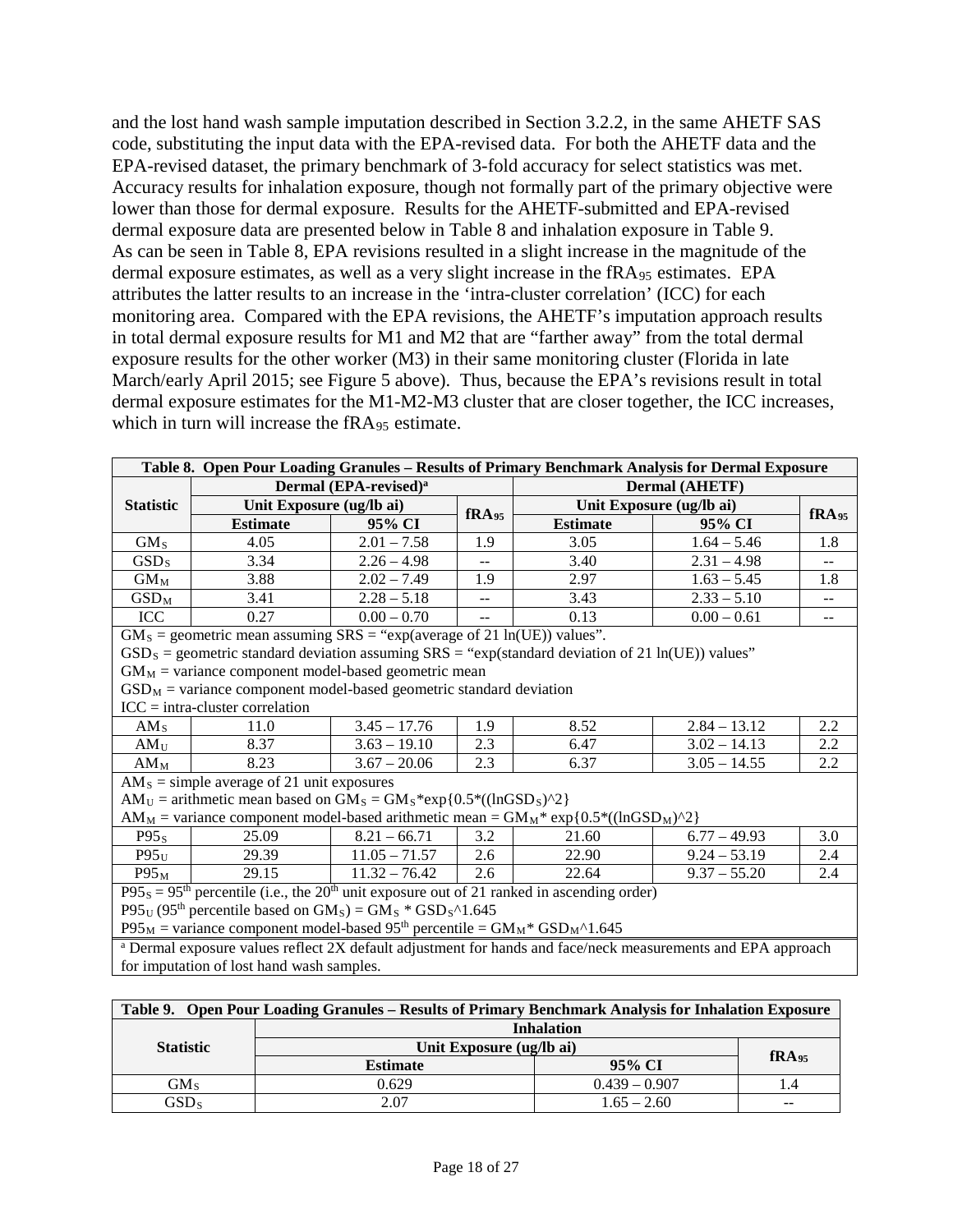| $GM_M$                                                                                                                | 0.629<br>$0.438 - 0.907$<br>1.4                                                                       |                |     |  |  |  |  |  |  |  |
|-----------------------------------------------------------------------------------------------------------------------|-------------------------------------------------------------------------------------------------------|----------------|-----|--|--|--|--|--|--|--|
| $\mathrm{GSD}_{\mathrm{M}}$                                                                                           | 2.09                                                                                                  | $1.65 - 2.65$  |     |  |  |  |  |  |  |  |
| <b>ICC</b>                                                                                                            | $0.00 - 0.619$<br>0.14                                                                                |                |     |  |  |  |  |  |  |  |
|                                                                                                                       | $GM_s$ = geometric mean assuming SRS = "exp(average of 21 ln(UE)) values".                            |                |     |  |  |  |  |  |  |  |
|                                                                                                                       | $GSD_S$ = geometric standard deviation assuming $SRS = "exp(standard deviation of 21 ln(UE))$ values" |                |     |  |  |  |  |  |  |  |
|                                                                                                                       | $GM_M$ = variance component model-based geometric mean                                                |                |     |  |  |  |  |  |  |  |
|                                                                                                                       | $GSD_M$ = variance component model-based geometric standard deviation                                 |                |     |  |  |  |  |  |  |  |
| $ICC = intra-cluster correlation$                                                                                     |                                                                                                       |                |     |  |  |  |  |  |  |  |
| AM <sub>s</sub>                                                                                                       | 0.873                                                                                                 | $0.547 - 1.22$ | 1.5 |  |  |  |  |  |  |  |
| AM <sub>U</sub>                                                                                                       | $0.553 - 1.24$<br>0.821<br>1.5                                                                        |                |     |  |  |  |  |  |  |  |
| $AM_M$                                                                                                                | $0.556 - 1.25$<br>0.825<br>1.5                                                                        |                |     |  |  |  |  |  |  |  |
| $AM_s$ = simple average of 21 unit exposures                                                                          |                                                                                                       |                |     |  |  |  |  |  |  |  |
| $AM_U =$ arithmetic mean based on $GM_S = GM_S * exp{0.5 * ((lnGSD_S)^2)}$                                            |                                                                                                       |                |     |  |  |  |  |  |  |  |
| $AM_M$ = variance component model-based arithmetic mean = $GM_M$ * exp{0.5*((lnGSD <sub>M</sub> )^2)}                 |                                                                                                       |                |     |  |  |  |  |  |  |  |
| P95 <sub>s</sub>                                                                                                      | 1.66                                                                                                  | $1.02 - 3.38$  | 2.0 |  |  |  |  |  |  |  |
| $P95$ <sub>U</sub>                                                                                                    | $1.23 - 3.52$<br>1.7<br>2.09                                                                          |                |     |  |  |  |  |  |  |  |
| $1.24 - 3.61$<br>$P95_M$<br>2.11<br>1.7                                                                               |                                                                                                       |                |     |  |  |  |  |  |  |  |
| $P95_s = 95th$ percentile (i.e., the 20 <sup>th</sup> unit exposure out of 21 ranked in ascending order)              |                                                                                                       |                |     |  |  |  |  |  |  |  |
| $P95_U$ (95 <sup>th</sup> percentile based on GM <sub>S</sub> ) = GM <sub>S</sub> * GSD <sub>S</sub> ^1.645           |                                                                                                       |                |     |  |  |  |  |  |  |  |
| $P95_M$ = variance component model-based 95 <sup>th</sup> percentile = $GM_M$ <sup>*</sup> $GSD_M$ <sup>^1</sup> .645 |                                                                                                       |                |     |  |  |  |  |  |  |  |

### **3.3.2 Secondary Objective: Evaluating Proportionality**

The secondary objective of the study design is to be able to distinguish, with 80% statistical power, complete proportionality from complete independence between dermal exposure and amount of active ingredient handled. Upon completion of the study the data can be analyzed to see if it provides a level of precision consistent with that benchmark. Based on analysis of the AHETF submission, as well as results based on EPA revisions to the dermal exposure dataset, this benchmark was met.

To evaluate the relationship for this scenario, the AHETF performed regression analysis of  $ln(exposure)$  and  $ln(AaiH)$  to determine if the slope is not significantly different than  $1$ providing support for a proportional relationship – or if the slope is not significantly different than 0 – providing support for an independent relationship. A proportional relationship would mean that doubling the amount of active ingredient handled would double exposure. Both simple linear regression and mixed-effect regression were performed to evaluate the relationship between dermal exposure and AaiH. A confidence interval of 1.4 (or less) indicates at least 80% statistical power.

As for the primary objective, EPA assessed the secondary objective using both the AHETFsubmitted dermal exposure data and using a revised dermal exposure dataset that included the MEA adjustment and the alternative hand wash imputation approach. In comparison to the results from the AHETF submission, there was no substantive effect on the conclusions regarding the secondary objective when using the EPA-revised dataset. For both, the width of the confidence interval for dermal exposure was less than 1.4, indicating the power to detect complete independence from complete proportionality was greater than 80%, and the 95% confidence interval slope of the mixed-effects regression – preferred since it accounts for withincluster correlation – excludes 0 and includes 1, suggesting a proportional relationship between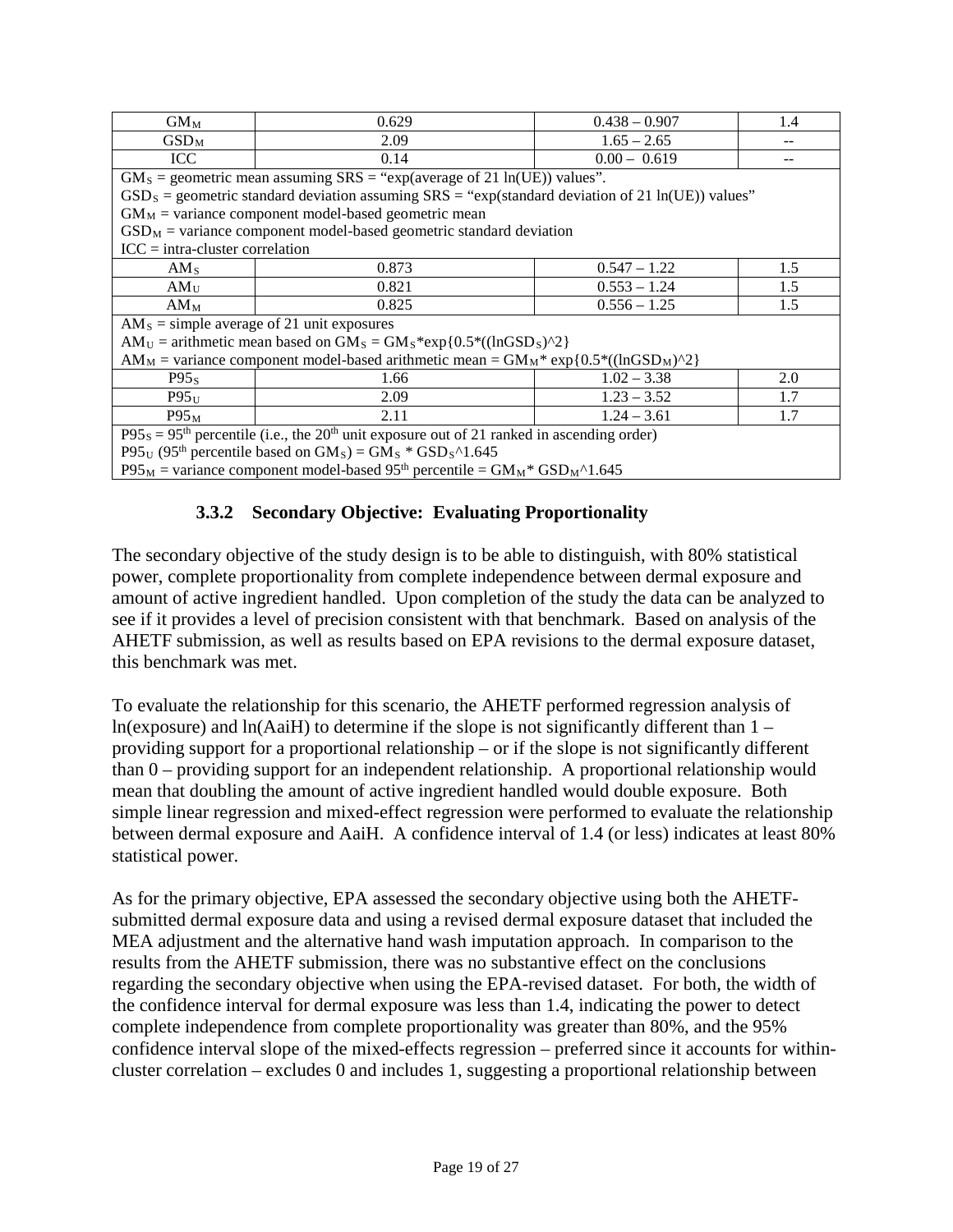exposure and the amount of active ingredient handled is more consistent with the data than an independent one.

| exposure and milantion exposure are summarized in Taone To. |      |              |       |                    |        |       |                            |        |       |
|-------------------------------------------------------------|------|--------------|-------|--------------------|--------|-------|----------------------------|--------|-------|
| Table 10. Summary Results of log-log Regression Slopes      |      |              |       |                    |        |       |                            |        |       |
| <b>Dermal Exposure</b>                                      |      |              |       |                    |        |       |                            |        |       |
| Model                                                       |      | <b>AHETF</b> |       | <b>EPA-Revised</b> |        |       | <b>Inhalation Exposure</b> |        |       |
|                                                             | Est. | 95% CI       | CI    | Est.               | 95% CI | CI    | Est.                       | 95% CI | CI    |
|                                                             |      |              | Width |                    |        | Width |                            |        | Width |

Linear  $\begin{bmatrix} 0.69 & 0.125 - 1.25 & 1.12 & 0.73 & 0.172 - 1.28 & 1.11 & 0.89 & 0.552 - 1.24 & 0.685 \end{bmatrix}$ 

The resulting regression slopes and confidence intervals for (AHETF and EPA-revised) dermal exposure and inhalation exposure are summarized in Table 10.

Effects 0.70 0.115 – 1.28 1.17 0.75 0.205 – 1.29 1.08 0.91 0.557 – 1.26 0.707 Note: results shown using the Kenward-Rogers denominator degrees of freedom method. AHETF statistical analysis (AHE1017 Appendices D and E) provides results using the Containment method as well. Results were not substantially different.

## **4.0 Data Generalizations and Limitations**

Simple

Mixed-

The need for an upgraded generic pesticide handler exposure database has been publicly discussed and established (Christian, 2007). No existing exposure data for open pour loading of granules was identified, therefore AHE170 was conducted to supplant data used in regulatory risk assessments. The data will be used generically to assess exposure and risk for workers who manually open, lift, and pour granule pesticide products into in typical agricultural pesticide application equipment while wearing a long-sleeved shirt, long pants, shoes, socks, chemicalresistant gloves, and no respirator. However, certain limitations need to be recognized with respect to collection, use, and interpretation of the exposure data.

# **4.1 Generic Use in Exposure Assessment**

The data comprising this scenario are acceptable for use in assessing exposure for workers who manually open, lift, and pour granule pesticide products into in typical agricultural pesticide application equipment while wearing a long-sleeved shirt, long pants, shoes, socks, chemicalresistant gloves, and no respirator. Though specific active ingredients were monitored, the data is considered reliable for use in a generic fashion (i.e., for any pesticide active ingredient). Importantly, use of the data generically in a regulatory context implies that the pesticide active ingredient being reviewed has a use pattern consistent with the activities and conditions represented by the data for this scenario. Additionally, even for this specific scenario, the availability of this data does not preclude additional consideration or use of acceptable available chemical-specific studies, biomonitoring studies, or other circumstances in which exposure data can be acceptably used in lieu of these data.

# **4.2 Applicability of AHETF Data for Volatile Chemicals**

The data generated in this study are acceptable to use as surrogate data for assessing for workers who handle granule pesticide products which are generally chemicals of low volatility. Since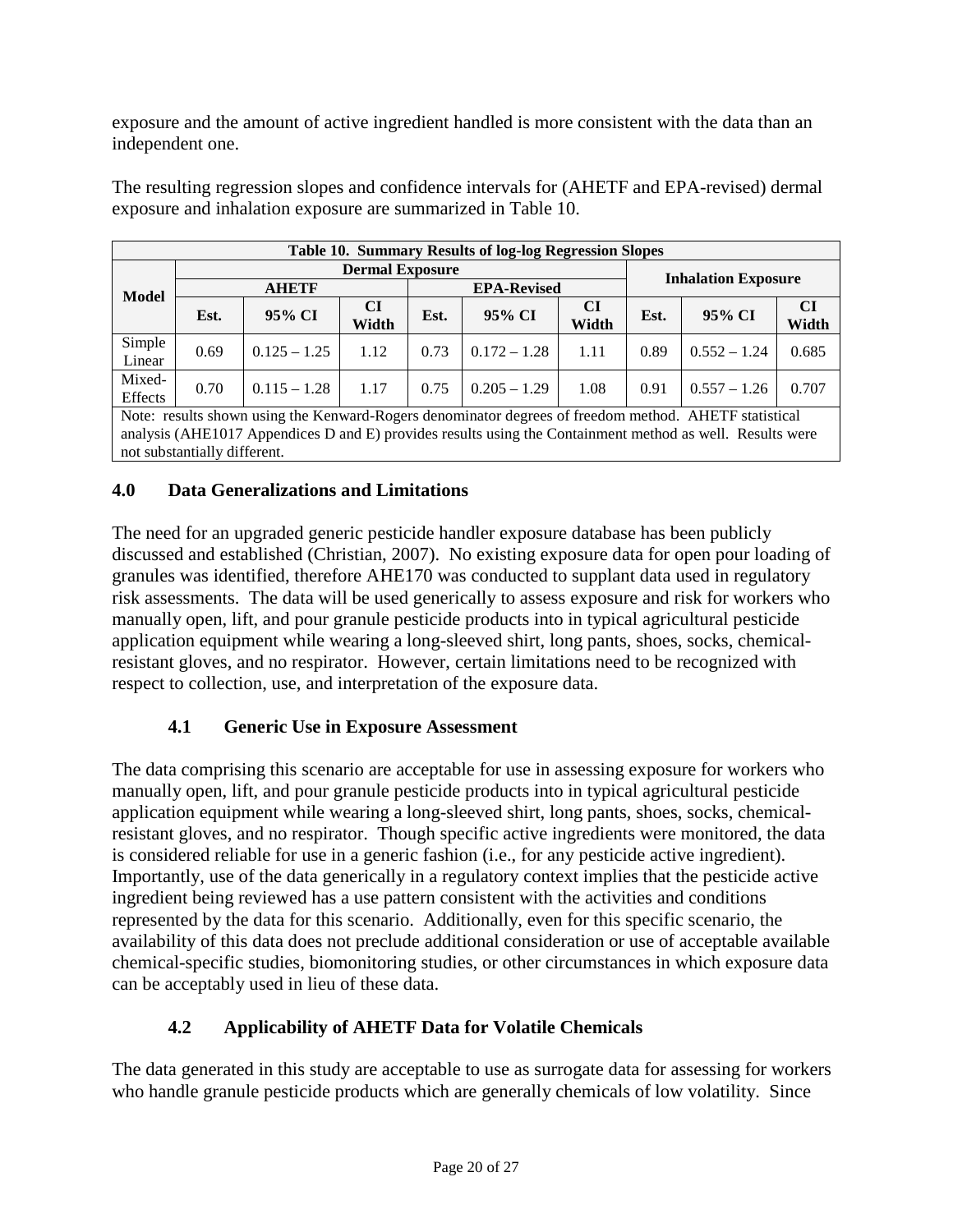they are not typically formulated as granule formulations, it is not expected that this dataset would be used to support regulatory decisions for high volatility pesticides (e.g., fumigants).

# **4.3 Use of "Unit Exposures"**

As previously described, statistical analyses demonstrated that the data were more consistent with a proportional relationship between exposure and the amount of active ingredient handled than an independent one. Thus, EPA will continue to recommend use of the exposure data normalized by the amount of active ingredient handled as a default condition.

# **4.4 Representativeness and Extrapolation to Exposed Population**

Targeting and selecting specific monitoring characteristics (i.e., "purposive sampling") as well as certain restrictions necessary for logistical purposes (e.g., selection of certain U.S. states to ensure a large pool of potential granule pesticide users, requiring potential participants to use certain pesticides to ensure laboratory analysis of exposure monitoring matrices, and requiring selection of workers who normally wear the scenario-defined minimal PPE), made the studies comprising this scenario neither purely observational nor random to allow for characterization of the dataset as representative of the population of workers who manually open, lift, and pour granule pesticide products. It is important to recognize this as a limitation when making use of the data.

The final dataset has captured routine behavior as well as limiting the likelihood of "low-end" or non-detect exposures via certain scripting aspects (e.g., monitoring time and tank loading targets), both of which are valuable for regulatory assessment purposes. Construction and use of master lists of potential growers/employers/companies likely mitigated selection bias on the part of participants or recruiters and resulted in diversity of people, equipment, and natural variability in terms of loading granules. Thus, with respect to costs, feasibility, and utility, the resulting dataset is considered a reasonable approximation of expected exposure for this population.

# **5.0 Conclusions**

EPA has reviewed the AHETF Open Pour Loading of Granules scenario monograph and concurs with the technical analysis of the data as well as the evaluation of the statistical benchmarks objectives. Conclusions are as follows:

- Deficiencies in the data EPA currently uses to estimate dermal and inhalation exposure for open pour loading of granules have been recognized and the need for new data established.
- The primary (quantitative) objective was met: estimates of the arithmetic mean and P95 dermal exposures were shown to be accurate within 3-fold with 95% confidence.
- The secondary (quantitative) objective was met: upon completion of the study, analysis demonstrated that the data provides a level of precision consistent with the pre-study goal of distinguishing complete proportionality from complete independence between dermal exposure and amount of active ingredient handled with 80% statistical power.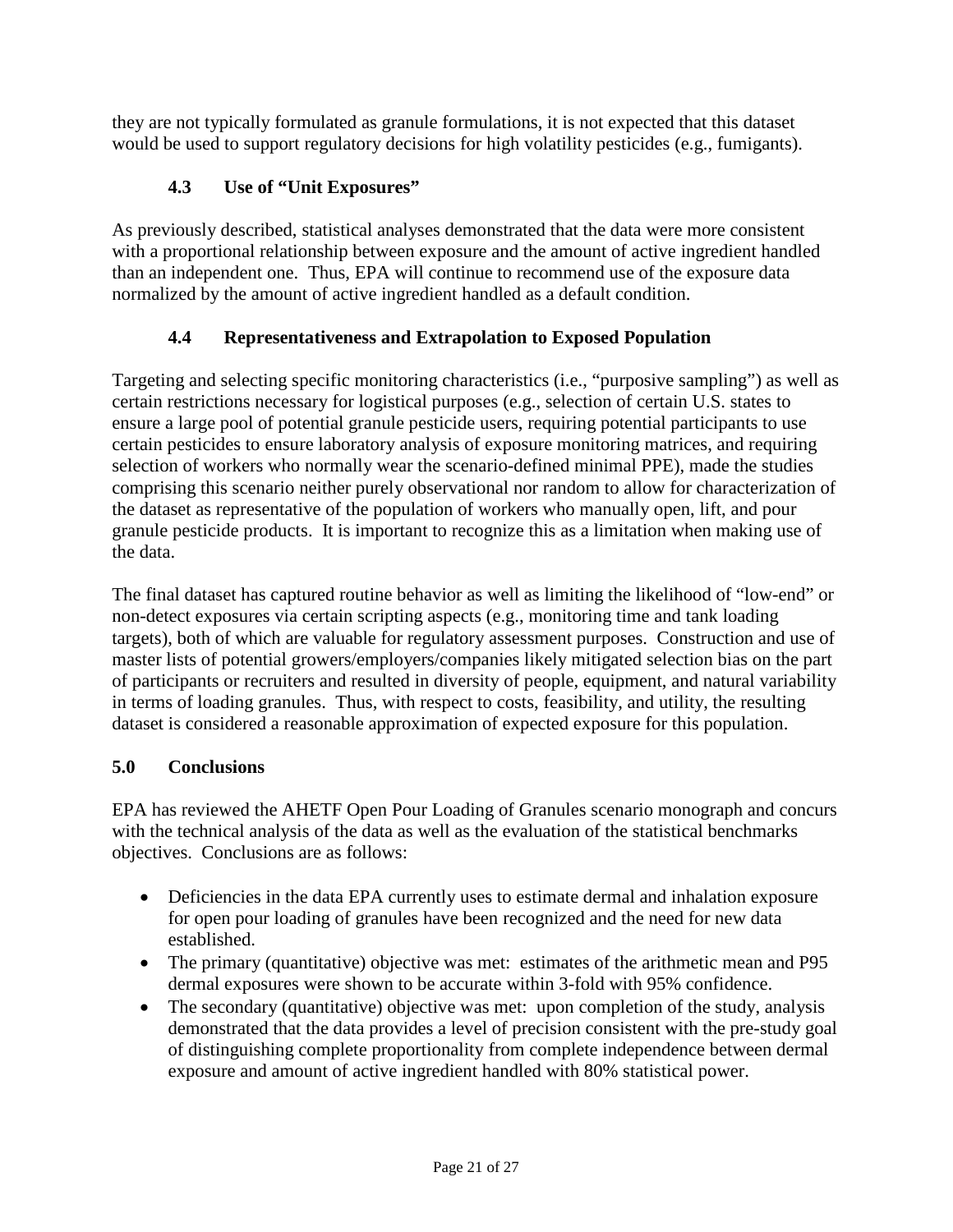- The relationship between both dermal and inhalation exposure and the amount of active ingredient handled was more consistent with a proportional relationship than an independent one. EPA will continue to recommend using exposures normalized by AaiH as a default condition for exposure assessment purposes.
- The AHETF data developed and outlined in the monograph and this review represent the most reliable data for assessing exposure open loading of granule pesticide products.

#### **6.0 References**

AHETF (2008). Volume IV AHETF Revised Governing Document for a Multi-Year Pesticide Handler Worker Exposure Monitoring Program. Version Number: 1. April 7, 2008. Agricultural Handlers Exposure Task Force (AHETF). EPA MRID 47172401.

AHETF (2010). Governing Document for a Multi-Year Pesticide Handler Exposure Monitoring Program, Version 2, August 12, 2010.

AHETF (2014). Protocol Authorization – Determination of Dermal and Inhalation Exposure to Workers During Open Pour Loading of Granules. May 31, 2014. Final signed date December 5, 2014.

Bruce, E. (2017). Determination of Dermal Exposure and Inhalation Exposure to Workers During Open Pour Loading of Granules. Study Number AHE170. Unpublished study sponsored by the Agricultural Handler Exposure Task Force. 841 p. October 3, 2017. EPA MRID 50419301.

Bruce, E. and Holden, L. (2017). Agricultural Handler Exposure Scenario Monograph: Open Pour Loading of Granules. Report Number AHE1017. Unpublished study sponsored by the Agricultural Handlers Exposure Task Force. 258 p. October 25, 2017. EPA MRID 50426101.

Christian, M. (2007). Memorandum: Transmittal of Meeting Minutes of the FIFRA Scientific Advisory Panel Meeting Held January 9 – 12, 2007 on the Review of Worker Exposure Assessment Methods. U.S. Environmental Protection Agency.

Crowley, M. (date). Review of "Determination of Dermal and Inhalation Exposure to Workers During Open Pour Loading of Granules". AHETF Report AHE170. Memorandum to Dana Friedman. D[placeholder]. [date placeholder].

Hackathorn, D.R. and D.C. Eberhart (1985). Data Base Proposal for Use in Predicting Mixerloader-applicator Exposure. American Chemical Society Symposium Series 273, pp. 341-355.

Human Studies Review Board – November 5, 2015 Meeting Report Meeting Report. EPA-HSRB-14-03. Report Date: January 20, 2015.

NAFTA - Dept. of Pesticide Regulation (DPR), California EPA, HSM-98014, April 24, 1998. <http://www.cdpr.ca.gov/docs/whs/memo/hsm98014.pdf>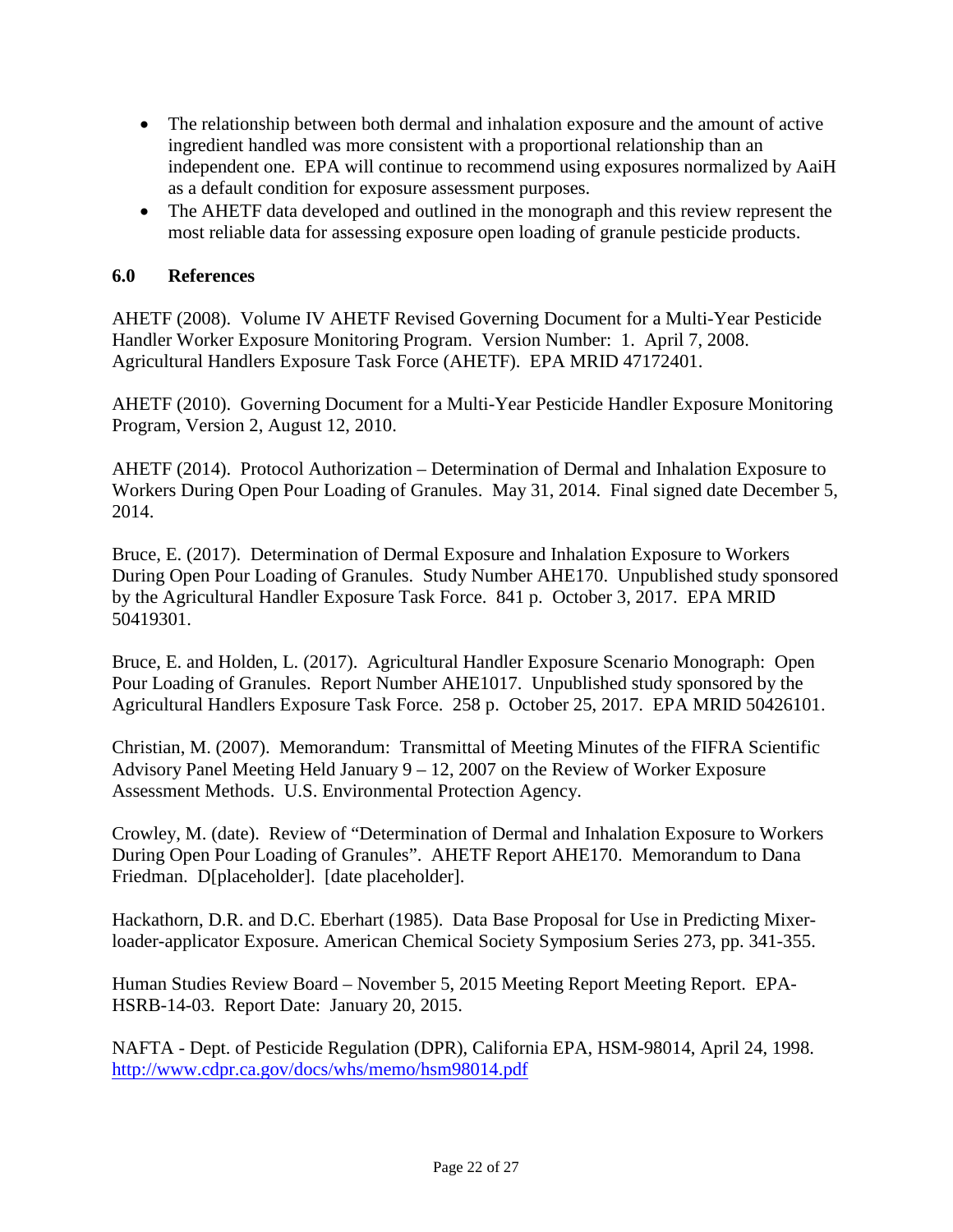|                | <b>Hand Wash Sample</b> |                |          |         |              |          |         |                |                  |         |                |          |
|----------------|-------------------------|----------------|----------|---------|--------------|----------|---------|----------------|------------------|---------|----------------|----------|
| Worker         |                         | #1             |          | #2      |              |          | #3      |                |                  | #4      |                |          |
| ID             | $\mu$ g                 | AaiH<br>$(lb)$ | µg/lb ai | $\mu$ g | AaiH<br>(lb) | µg/lb ai | $\mu$ g | AaiH<br>$(lb)$ | $\mu$ g/lb<br>ai | $\mu$ g | AaiH<br>$(lb)$ | µg/lb ai |
| $\mathbf{1}$   | lost                    | 22.1           | unknown  | lost    | 22.1         | unknown  | 5.946   | 22.1           | 0.2690           | lost    | 22.1           | unknown  |
| $\overline{2}$ | lost                    | 14.7           | unknown  | lost    | 14.7         | unknown  | 11.97   | 14.7           | 0.8143           |         |                |          |
| 3              | 40.2                    | 3.75           | 10.72    | 89.7    | 2.07         | 43.333   |         |                |                  |         |                |          |
| 4              | 18.9                    | 38.2           | 0.495    |         |              |          |         |                |                  |         |                |          |
| 5              | 1.5                     | 112.7          | 0.013    | 1.6     | 44.9         | 0.036    |         |                |                  |         |                |          |
| 6              | 0.06                    | 2.9            | 0.021    | 0.5     | 2.9          | 0.172    | 0.5     | 2.9            | 0.1724           |         |                |          |
| 7              | 0.5                     | 5.2            | 0.096    | 1.9     | 5.2          | 0.365    | 10.3    | 11.9           | 0.8655           |         |                |          |
| 8              | 9.1                     | 7.3            | 1.247    |         |              |          |         |                |                  |         |                |          |
| 9              | 0.04                    | 7.2            | 0.006    |         |              |          |         |                |                  |         |                |          |
| 10             | 4.8                     | 53.3           | 0.090    |         |              |          |         |                |                  |         |                |          |
| 11             | 49.3                    | 72.1           | 0.684    | 9       | 21.7         | 0.415    |         |                |                  |         |                |          |
| 12             | 0.5                     | 9.1            | 0.055    | 0.5     | 9.1          | 0.055    | 1.4     | 18.2           | 0.0769           |         |                |          |
| 13             | 0.5                     | 5.96           | 0.084    | 0.5     | 5.96         | 0.084    | 2.2     | 8.94           | 0.2461           |         |                |          |
| 14             | 4.3                     | 91.2           | 0.047    | 11      | 83.3         | 0.132    |         |                |                  |         |                |          |
| 15             | 0.06                    | 2.9            | 0.021    | 0.06    | 2.9          | 0.021    | 0.5     | 2.9            | 0.1724           |         |                |          |
| 16             | 4.2                     | 12.28          | 0.342    | 3.1     | 12.28        | 0.252    | 0.5     | 14.43          | 0.0347           |         |                |          |
| 17             | 0.5                     | 5.7            | 0.088    | 0.5     | 5.7          | 0.088    | 1.2     | 11.4           | 0.1053           | 1.3     | 5.7            | 0.228    |
| 18             | 10.4                    | 12             | 0.867    | 3.4     | 14.9         | 0.228    |         |                |                  |         |                |          |
| 19             | 0.5                     | 2.9            | 0.172    | 2.8     | 5.8          | 0.483    |         |                |                  |         |                |          |
| 20             | 7                       | 28.4           | 0.246    |         |              |          |         |                |                  |         |                |          |
| 21             | 0.5                     | 4.37           | 0.114    | 0.5     | 5.84         | 0.086    | 0.5     | 4.29           | 0.1166           | 2.1     | 2.86           | 0.734    |

**Attachment 1 Table of AaiH-normalized Hand Exposures for each Hand Wash Sample**

| Summary Statistics for AaiH-normalized Hand Exposure (μg/lb ai) |       |  |  |  |  |  |  |
|-----------------------------------------------------------------|-------|--|--|--|--|--|--|
| Count                                                           |       |  |  |  |  |  |  |
| Minimum                                                         | 0.006 |  |  |  |  |  |  |
| Average                                                         | 1.44  |  |  |  |  |  |  |
| Maximum                                                         |       |  |  |  |  |  |  |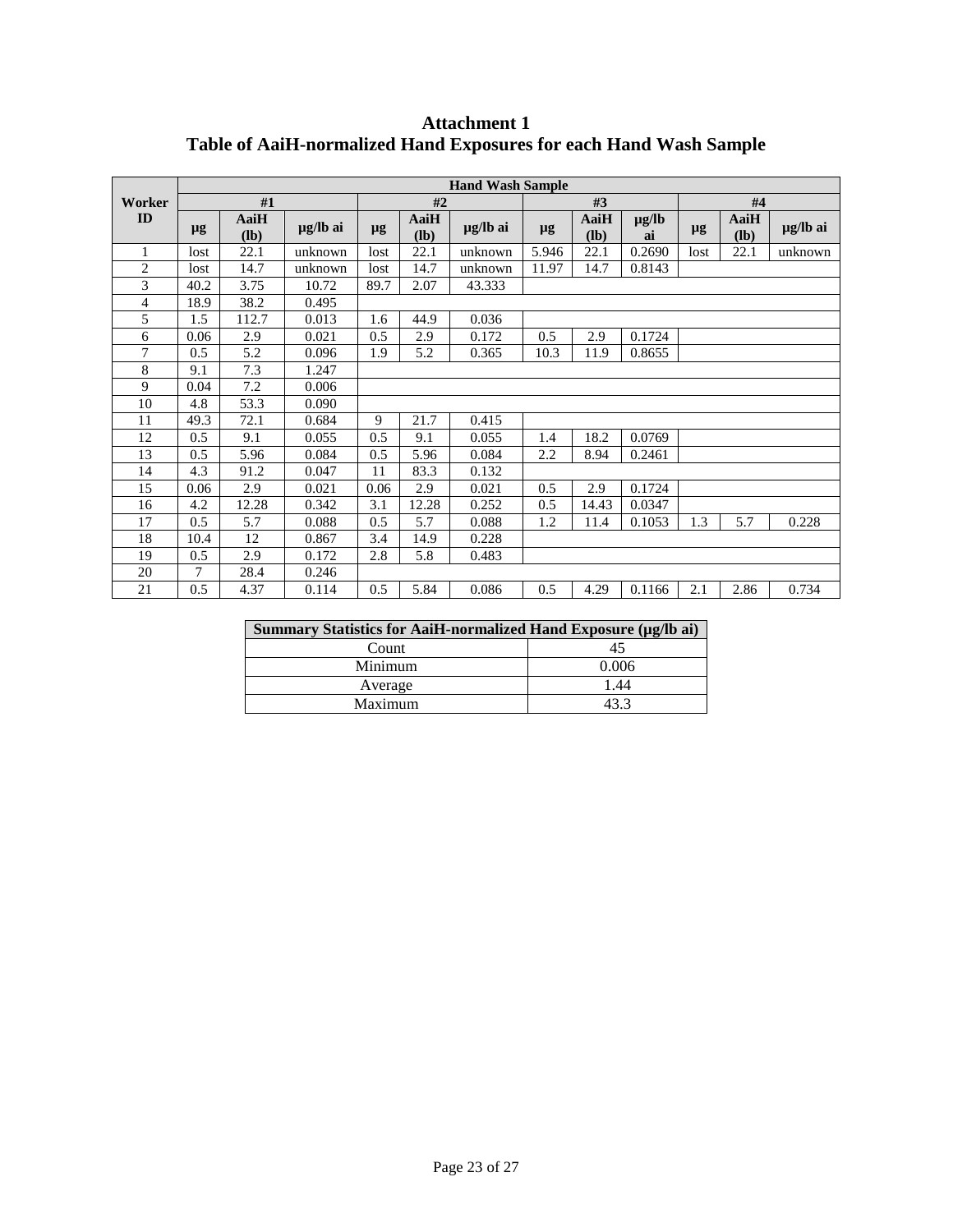**Attachment 2 Normal and Lognormal Probability Plots of (MEA) Dermal Unit Exposures**

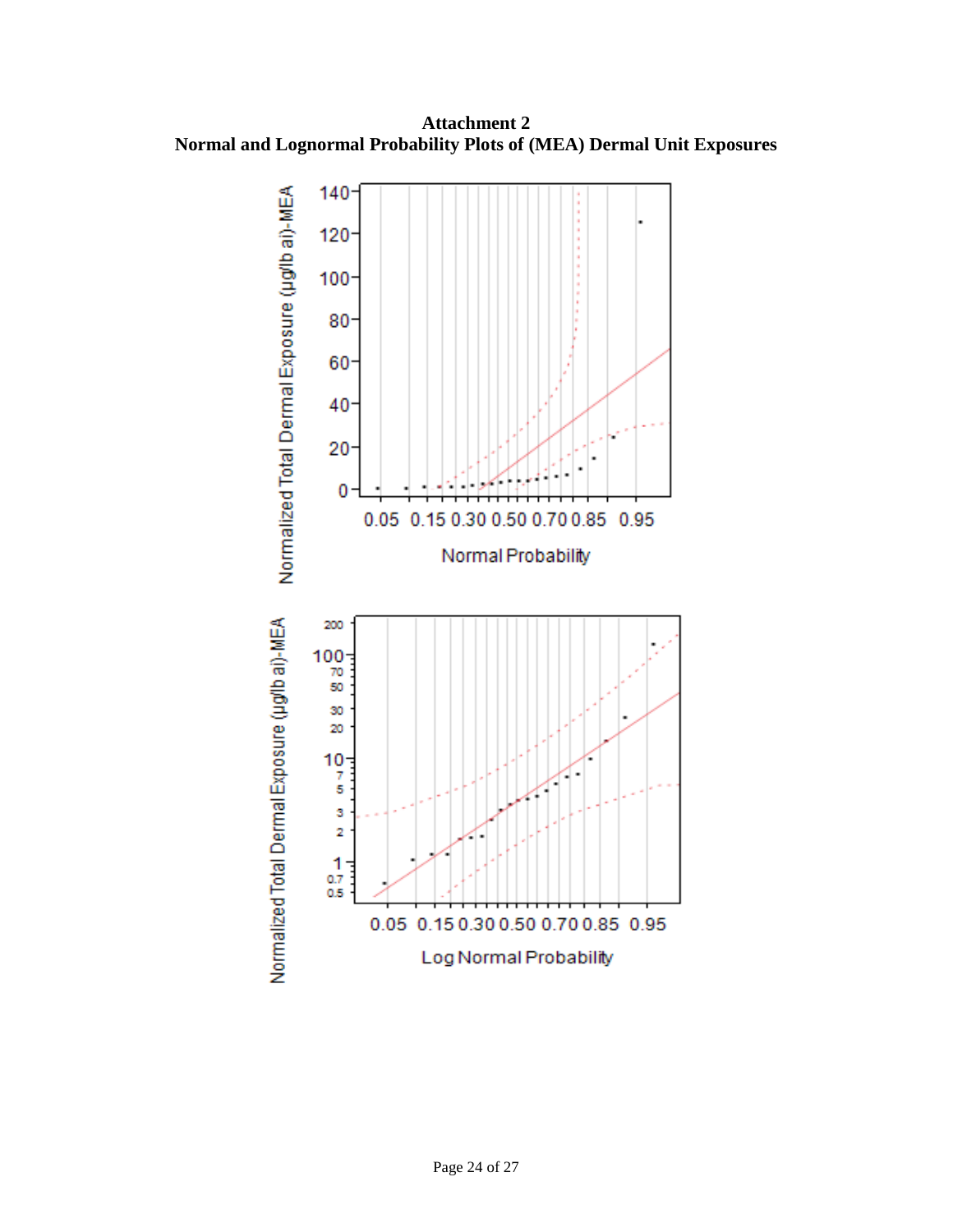**Normal and Lognormal Probability Plots of Inhalation Unit Exposures**



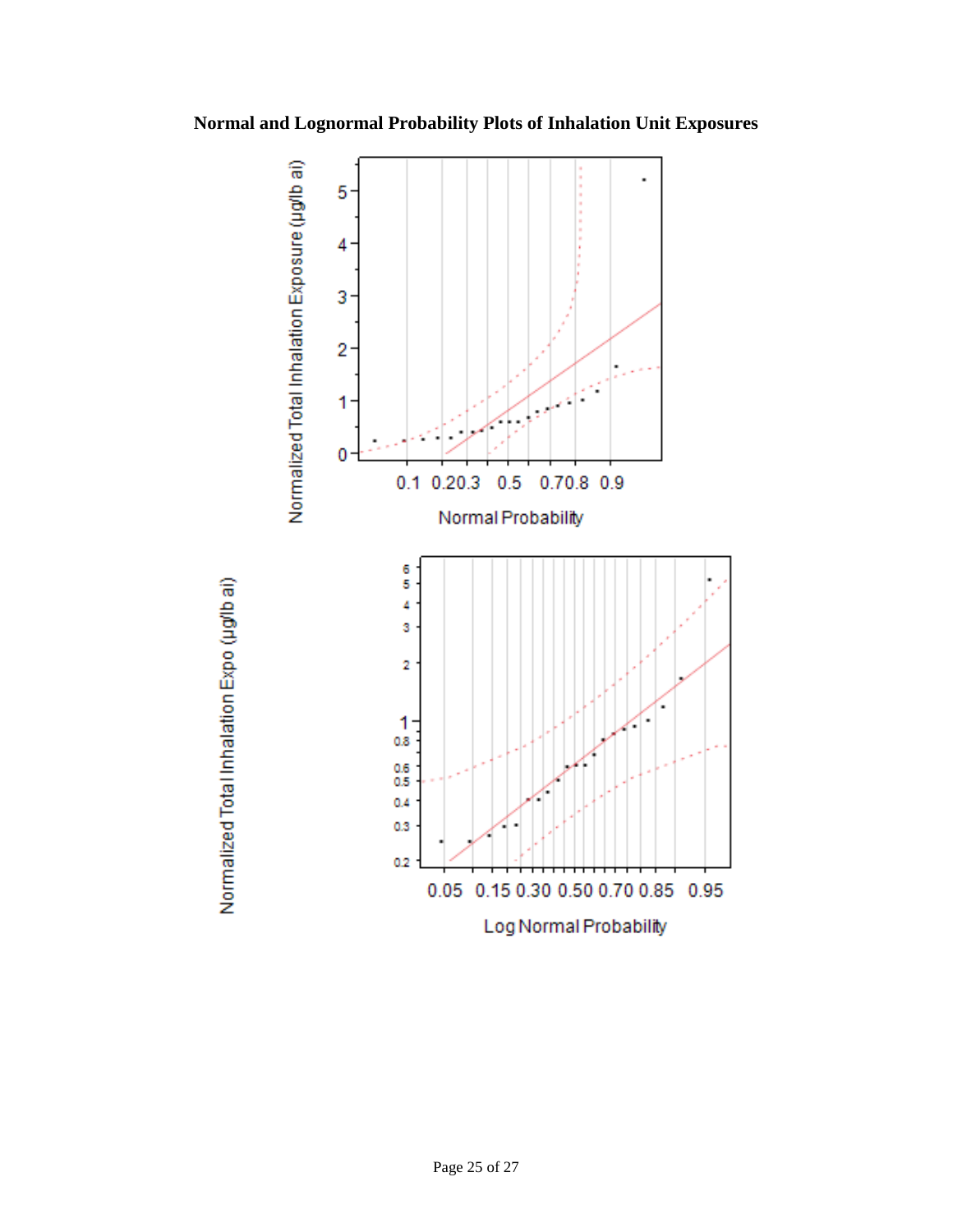### **Attachment 3 AHETF-provided pictures of Loading using Bulk Containers, Mini-Bulk Containers, and Super Sacks**

Bulk Containers include large containers such as trucks and trailers like those shown below which can hold tons of product. Granules are moved from the bulk container to application equipment (e.g., planters, spreaders, or fixed-wing aircraft) using an auger system, sometimes using an interim container.



Transfer to smaller container for loading into aircraft:

Transfer to application hopper in aircraft: